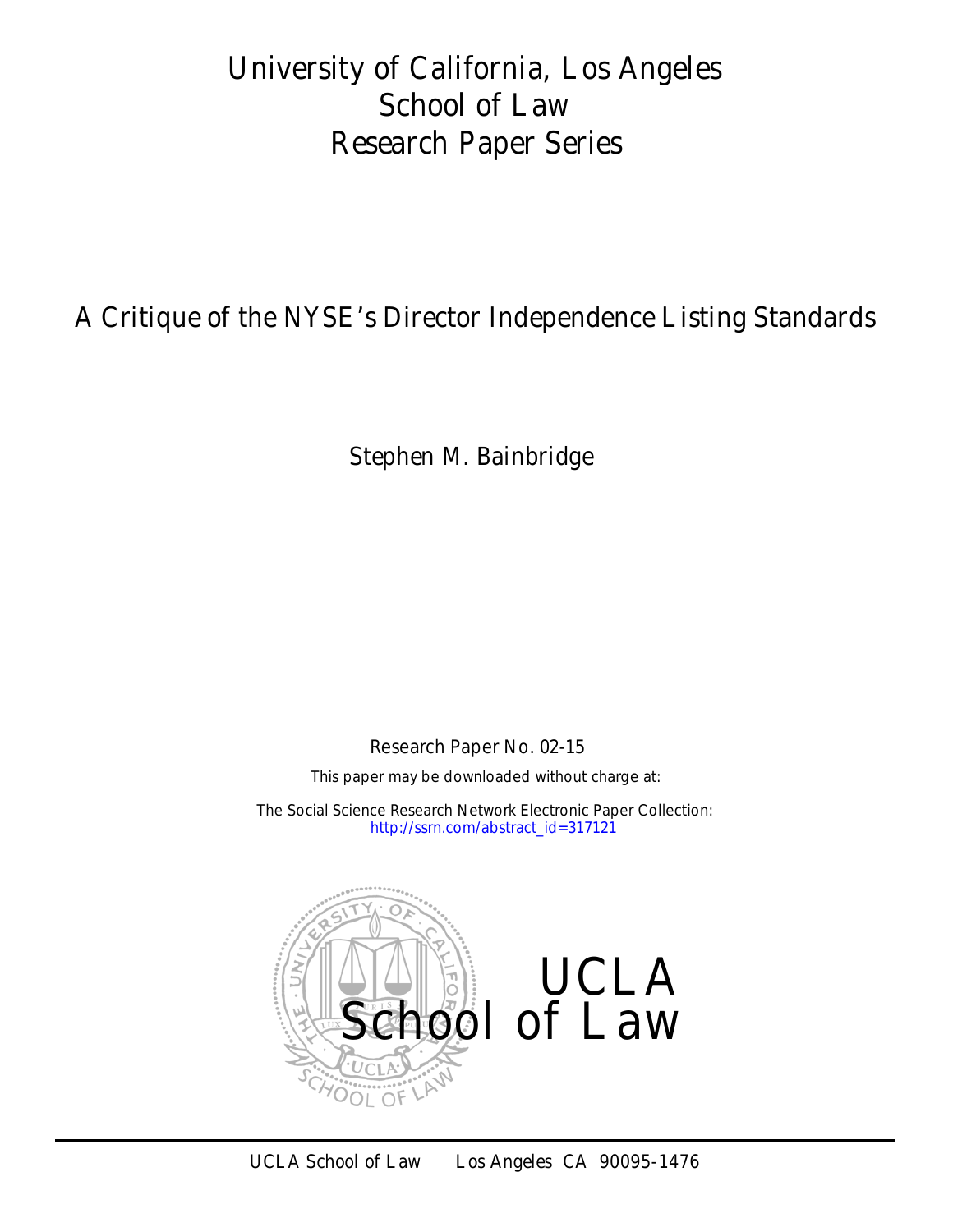# **A Critique of the NYSE's Director Independence Listing Standards**

Stephen M. Bainbridge<sup>\*</sup>

## **I. Introduction**

The new millennium has not been kind to Wall Street. The stock market recorded back-to-back years of losses in 2000 and 2001, for the first time since 1973-74.<sup>1</sup> If the market suffers a third consecutive losing year in 2002, which seems quite plausible as of this writing, it do so for the first time since the Great Depression.<sup>2</sup> Investor confidence reportedly has been shaken by repeated  $accounting$  scandals, of which Enron is merely the most notorious.<sup>3</sup> A high profile investigation by New York's attorney general has called into question the integrity of stock market analysts.<sup>4</sup> Executive compensation remains a hot-button issue, just as several high-profile CEOs have been fired or even indicted.<sup>5</sup> All of which led SEC Chairman Harvey Pitt to opine that restoring investor "confidence is the No. 1 goal on our agenda."<sup>6</sup>

Under the New York Stock Exchange's (NYSE) aegis, a blue ribbon panel of usual suspect Brahmins rode to the rescue.<sup>7</sup> In turn, the panel "anointed boards of directors, especially 'independent directors' as the capitalist cavalry."<sup>8</sup> Among other recommendations, the NYSE Corporate Accountability and Listing Standards Committee's report proposed new stock exchange listing standards requiring that independent director comprise a majority of any listed corporation's

\* Professor, UCLA School of Law.

1 Tom Petruno & Kathy M. Kristof, *Another Losing Year for the Stock Market*, L.A. TIMES, Jan. 1, 2002, at A1.

2 Jonathan Clements, *Bear-Proofing: Small Stocks, Foreign Markets*, VENTURA COUNTY STAR, May 5, 2002, at D4.

<sup>3</sup> *Badly in Need of Repair—Company Accounts*, ECONOMIST, May 4, 2002, at S2.

4 Ron Insana & Eliot Spitzer, *The People v. Wall Street; New York's Attorney General Probes Analysts' Conflicts of Interest,* MONEY, June 2002, at 71.

5 Del Jones & Gary Strauss, *CEOs Are Going, Going, Gone*, USA TODAY, June 10, 2002, at B1.

6 Joseph Nocera, *System Failure*, FORTUNE, June 24, 2002, at 62, 64.

<sup>7</sup> *See* Editorial, *The Capitalist Cavalry*, WALL. ST. J., June 7, 2002, at A10 (describing the NYSE committee as "barons of Wall Street").

<sup>8</sup> *Id.*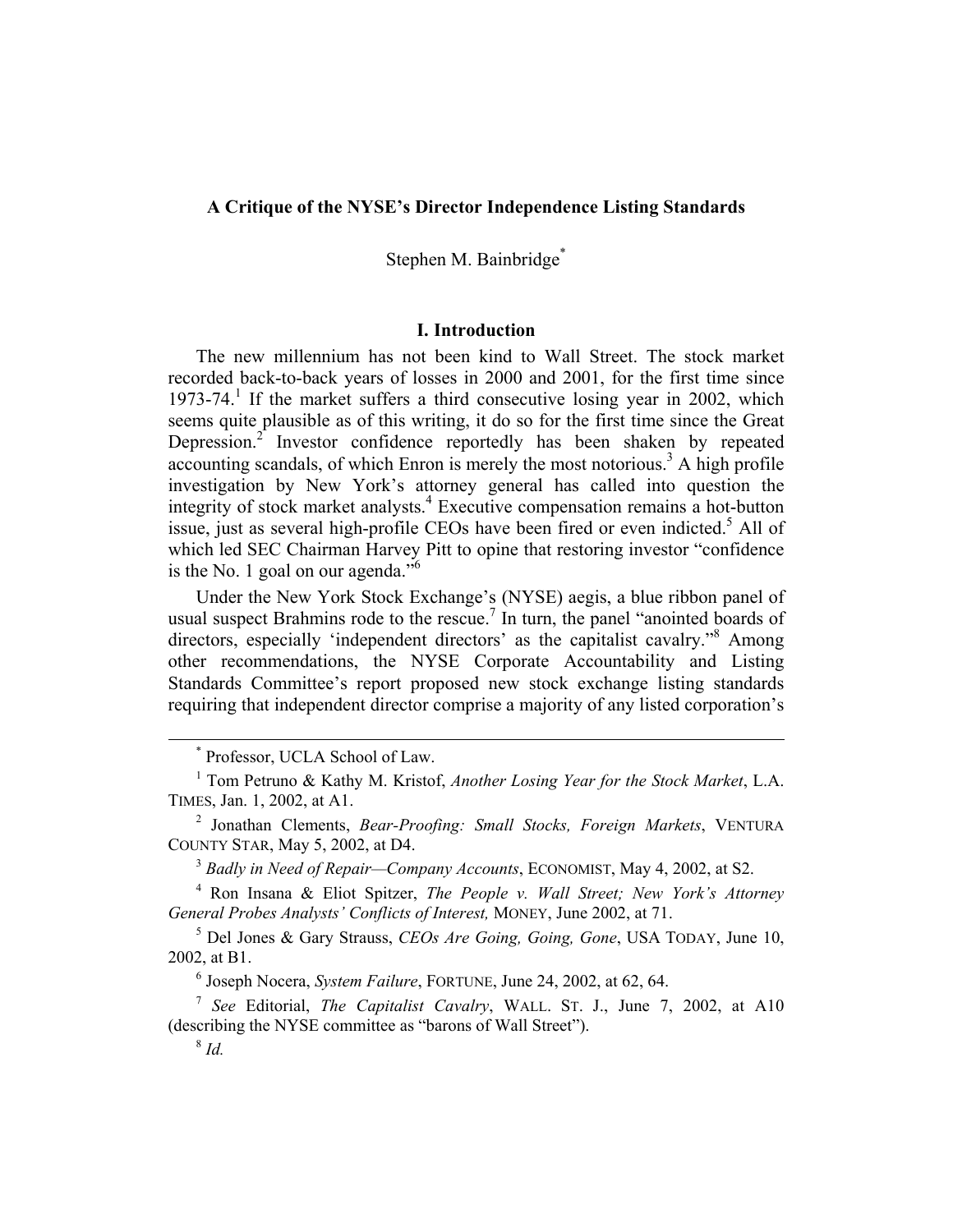board of directors.<sup>9</sup> Despite the considerable hullabaloo surrounding the report's release,<sup>10</sup> however, the report's recommendations in fact consist of little more than the warmed-over rejects of past corporate governance "reform" initiatives.<sup>11</sup>

This essay critiques the key provisions of the NYSE Committee's report those relating to director independence. The paper argues that those proposals are not supported by the evidence and, moreover, adopt an undesirable one size fits all approach. Similar initiatives have been defeated in the past. The NYSE Committee's proposals deserve the same fate. The NYSE board of directors should reject them.

Part II of this paper briefly explains the significance of stock exchange listing standards. Part II then reviews the NYSE's existing listing standards relating to director independence. Lastly, Part II summarizes the NYSE Committee's proposals, comparing them to prior corporate governance initiatives. Part III presents evidence that director independence is not a *sine qua non* of good corporate governance. To the contrary, in many settings, director independence is undesirable. Accordingly, Part III concludes, the one size fits all approach mandated by the proposed new listing standards is seriously flawed.

#### **II. NYSE Listing Standards**

#### *A. The Role and Significance of Listing Standards*

Listing of a company's equity securities for trading on a prestigious stock market, such as the NYSE or NASDAQ,<sup>12</sup> confers significant benefits on the

 9 REPORT OF THE NEW YORK STOCK EXCHANGE CORPORATE ACCOUNTABILITY AND LISTING STANDARDS COMMITTEE 6 (June 6, 2002), *available at* http://www.nyse.com/abouthome.html?query=/about/report.html [hereinafter cited as NYSE COMMITTEE REPORT].

<sup>10</sup> *See, e.g.,* Nocera, *supra* note 6, at 64 (noting that the NYSE Committee's proposals have "been widely lauded—praise, we believe, that is quite deserved").

 $11$  *See infra* notes 37-52 and accompanying text (comparing the NYSE Committee's proposals to those of the early drafts of the American Law Institute's corporate governance project).

 $12$  All securities transactions that do not take place on a stock exchange are said to occur in the over-the-counter (OTC) market. Bid and asked quotations for OTC securities traditionally were listed only daily in a publication known as the sheets or pink sheets. As a result, OTC stocks were less liquid than exchange securities. The NASDAQ is a computer network providing access (depending on the level of service chosen) to quotations and transaction reports for many OTC securities and allowing market makers to change quotations. As a result, NASDAQ-listed securities have liquidity approaching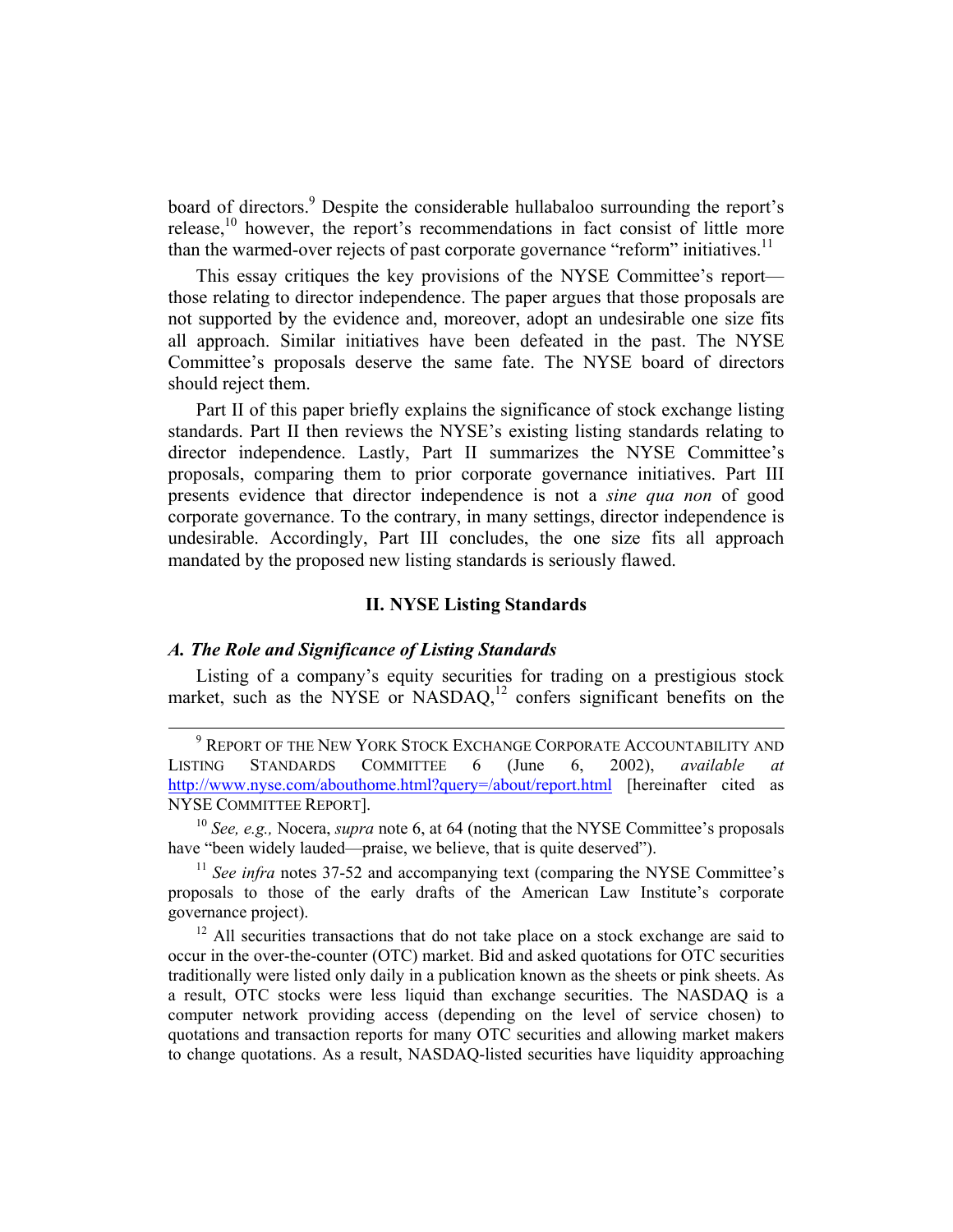company and its management. The greater liquidity of listed securities relative to those sold in the over-the counter (OTC) market reduces listed issuers' cost of capital.<sup>13</sup> Listing also confers considerable prestige on the firm and its managers.<sup>14</sup> Listed companies therefore desire to remain so, while many unlisted firms pursue eligibility for listing as their primary goal. By virtue of their power to set listing standards with which listed companies must comply, the exchanges thus wield considerable power over the governance of public corporations.<sup>15</sup>

 $\overline{a}$ 

<sup>13</sup> *See* Gary C. Sanger & John J. McConnell, *Stock Exchange Listings, Firm Value, and Security Market Efficiency: The Impact of NASDAQ*, 21 J. FIN. & QUANT. ANAL. 1 (1986); Note, *Stock Exchange Listing Agreements as a Vehicle for Corporate Governance*, 129 U. PA. L. REV. 1427, 1437 n.48 (1981) (citing unpublished SEC study).

14 Jeffrey Kerbel, *An Examination of Nonvoting and Limited Voting Common Shares—Their History, Legality, and Validity*, 15 SEC. REG. L.J. 37, 62 (1987).

<sup>15</sup> Listing standards are subject to approval by the Securities and Exchange Commission under § 19(b) of the Securities exchange Act of 1934, as amended. 15 U.S.C. § 78s (2001). Per § 19(b)(2), however, the SEC's powers with respect to corporate governance-related listing standards are quite limited. The SEC "shall approve a proposed" listing standard if the standard "is consistent with the requirements" of the Exchange Act and the rules thereunder. As nothing in the Exchange Act prohibits an exchange from regulating corporate governance through its listing standards, proposals to do so are not inconsistent with the Act. Hence, because nothing in the statute contemplates any form of merit review, the SEC effectively must rubberstamp such proposals. *See* Stephen M. Bainbridge, *Revisiting the One Share/One Vote Controversy: The Exchange's Uniform Voting Rights Policy*, 22 SEC. REG. L.J. 175, 183 (1994). For an argument that the exchange's authority to adopt corporate governance listing standards is uncertain, at best, and may be limited to provisions that "substantively relate to the operation of securities markets so as to promote investor confidence and provide reliability," however, see AMERICAN BAR ASSOCIATION SECTION OF BUSINESS LAW COMMITTEE ON FEDERAL REGULATION OF SECURITIES, SPECIAL STUDY ON MARKET STRUCTURE, LISTING STANDARDS AND CORPORATE GOVERNANCE 70-71 (MAY 17, 2002) *available at* http://www.abanet.org/buslaw/fedsec/nosearch/20020517.pdf [hereinafter cited as ABA Committee Report].

that or even exceeding that of exchange-listed securities. The emergence of NASDAQ as a viable alternative to exchange listing thus initiated a closing of the liquidity and prestige gap between the exchanges and the over-the-counter market. As a result, a growing number of companies that become eligible for NYSE or AMEX listings choose to remain on NASDAQ. John C. Coffee, Jr., *Regulating the Market for Corporate Control: A Critical Assessment of the Tender Offer's Role in Corporate Governance*, 84 COLUM. L. REV. 1145, 1257-58 (1984).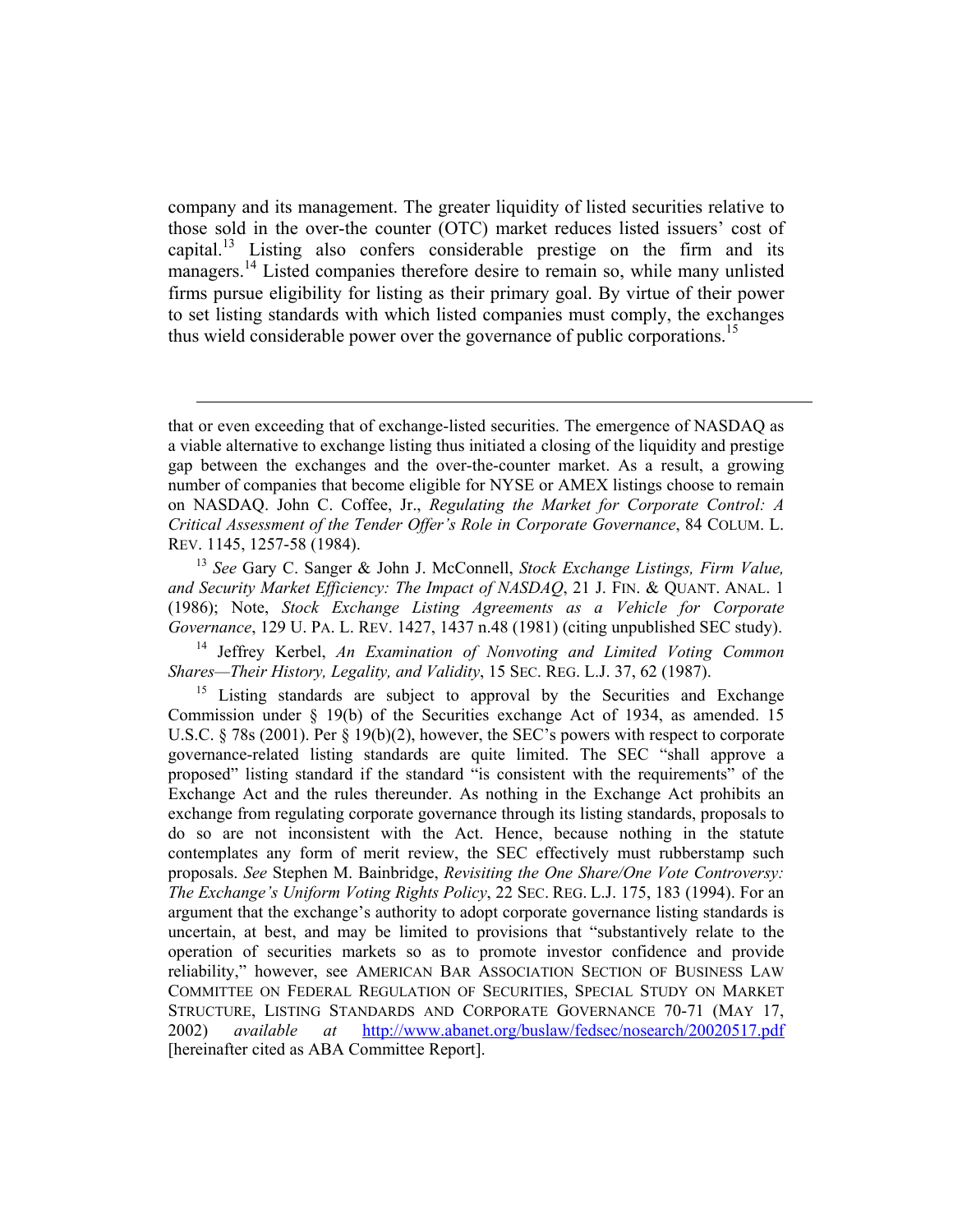# *B. The NYSE's Current Director Independence Standards*

 The NYSE's current listing standards treat a director as independent unless, *inter alia*, (1) the director was employed by the corporation or its affiliates in the past three years, (2) the director has an immediate family member who, during the past three years, was employed by the corporation or its affiliates as an executive officer,  $(3)$  the director has a direct business relationship with the company,<sup>16</sup> or (4) the director is a partner, controlling shareholder, or executive officer of an organization that has a business relationship with the corporation, unless the corporation's board determines in its business judgment that the relationship does not interfere with the director's exercise of independent judgment.<sup>17</sup>

Turning to substance, the NYSE requires that all listed companies have at least three independent directors.<sup>18</sup> In addition, listed companies must have an audit committee comprised solely of independent directors. The committee must have at least three members, all of whom must be "financially literate." At least one committee member must have expertise in accounting or financial management.<sup>19</sup>

# *C. The NYSE's Proposed Standards*

The NYSE Committee's proposals can be divided roughly into five major categories:

 $16$  For this purpose, the requisite business relationships include commercial, banking, consulting, legal, and accounting relationships. New York Stock Exchange, LISTED COMPANY MANUAL § 303.01 (2000), *available at* http://www.nyse.com/listed/listed.html. 17 *Id.* 

<sup>18</sup> *Id.*

 $19$  *Id.* The SEC put additional teeth into the exchange's audit committee requirements by mandating that corporate proxy statements include a report from that committee containing a variety of disclosures. The report, for example, must state whether the committee reviewed and discussed the company's audited financial statements with management and the firm's independent auditors. The report must disclose whether the board of directors has adopted a written charter for the committee; if so, the company must include a copy of that charter in its proxy statement at least once every three years. Finally, the report must state whether the audit committee's members are independent as defined in the relevant stock exchange listing standards and, if not, why not. Exchange Act Rel. No. 42,266 (Dec. 22, 1999).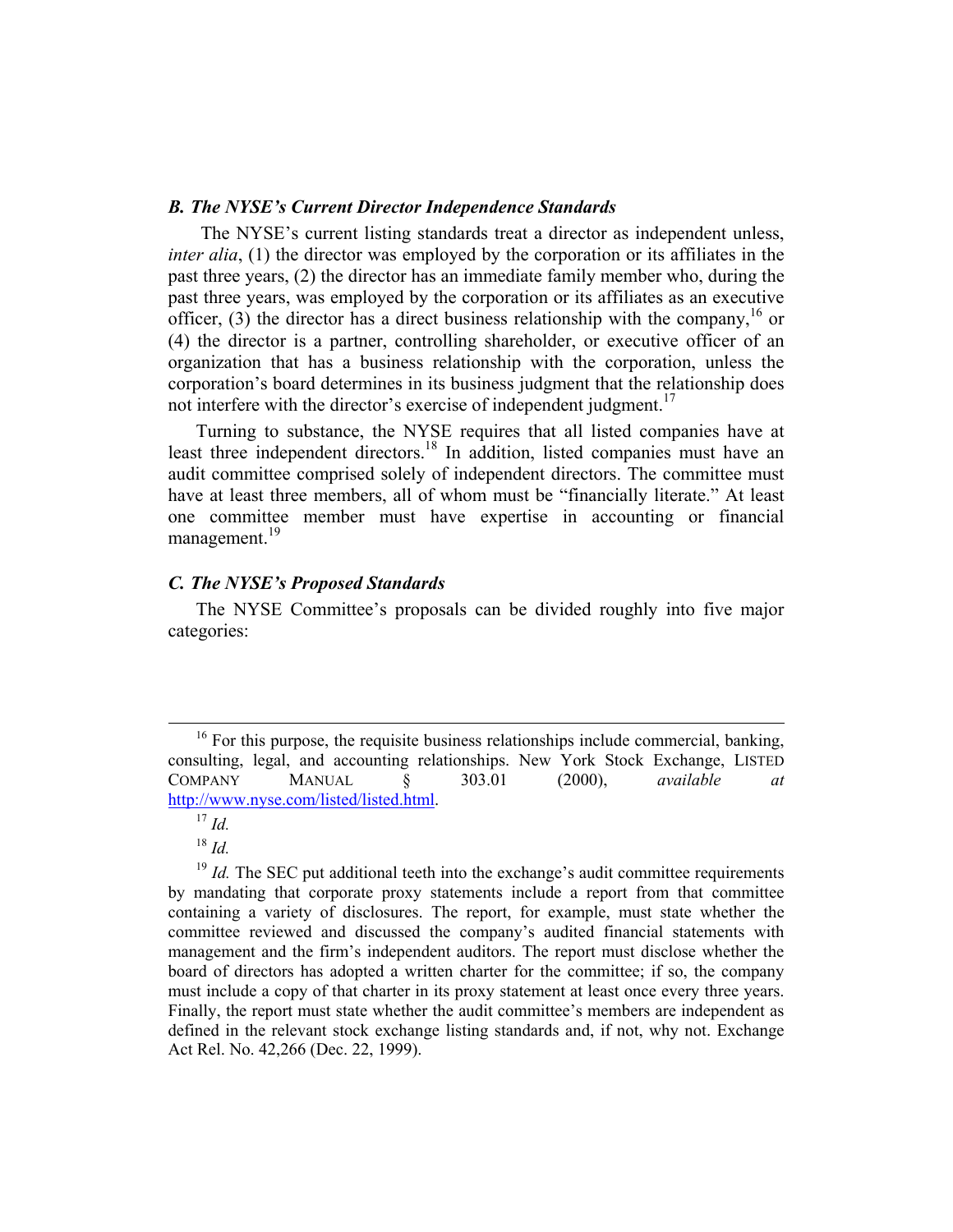- 1. Enlarging the role and power of independent members of listed companies' boards of directors.<sup>20</sup>
- 2. Requiring listed companies to adopt codes of business conduct and corporate governance guidelines.21
- 3. Requiring shareholder approval of all equity-based compensation plans.<sup>22</sup>
- 4. Requiring the CEOs of listed companies to certify annually that the company is complying with NYSE listing standards and that information provided to investors is accurate. $2^3$
- 5. Encouraging the SEC and other regulatory bodies to address accounting, auditing, and disclosure standards. $^{24}$

Although each set of proposals contains at least some problematic features, this paper focuses exclusively on the first set—i.e., those proposals relating specifically to director independence.

The NYSE Committee proposes requiring that the boards of directors all listed companies must have a majority of independent directors. The sole justification offered for this dramatic change is the Committee's belief that doing so "will increase the quality of board oversight and lessen the possibility of damaging

 $^{21}$  *Id.* at 18-23. Although the bulk of these provisions deal with such matters as conflict of interest transactions, two provisions likely will prove especially controversial. First, the report treads lightly into the corporate social responsibility debate through its requirement of fair dealing vis-à-vis "the company's customers, suppliers, competitors, and employees." *Id.* at 21. For a critical analysis of corporate social responsibility, see STEPHEN M. BAINBRIDGE, CORPORATION LAW AND ECONOMICS 418-29 (2002). Second, and even more controversially, the report argues that corporations "should proactively promote compliance with laws, rules and regulations." NYSE COMMITTEE REPORT, *supra* note 9, at 22. In addition to its failure to use the serial comma, this proposal will require corporations to expend unnecessary resources on compliance programs and/or increase their liability exposure. For a critique of mandated law compliance programs, see BAINBRIDGE, *supra*, at 291-296.

22 NYSE COMMITTEE REPORT, *supra* note 9, at 17-18. This proposal would significantly expand the role of shareholders in compensation decisions, introducing a degree of shareholder micro-management that corporate law long has eschewed. Despite increased activism by a few institutional investors and self-appointed shareholder spokesmen, efficient corporate governance requires that the shareholder role remain highly constrained. For a fuller treatment of the argument against shareholder activism, see BAINBRIDGE, *supra* note 21, at 512-17.

23 NYSE COMMITTEE REPORT, *supra* note 9, at 23-24.

<sup>24</sup> *Id.* at 25-28

 <sup>20</sup> NYSE COMMITTEE REPORT, *supra* note 9, at 6-17.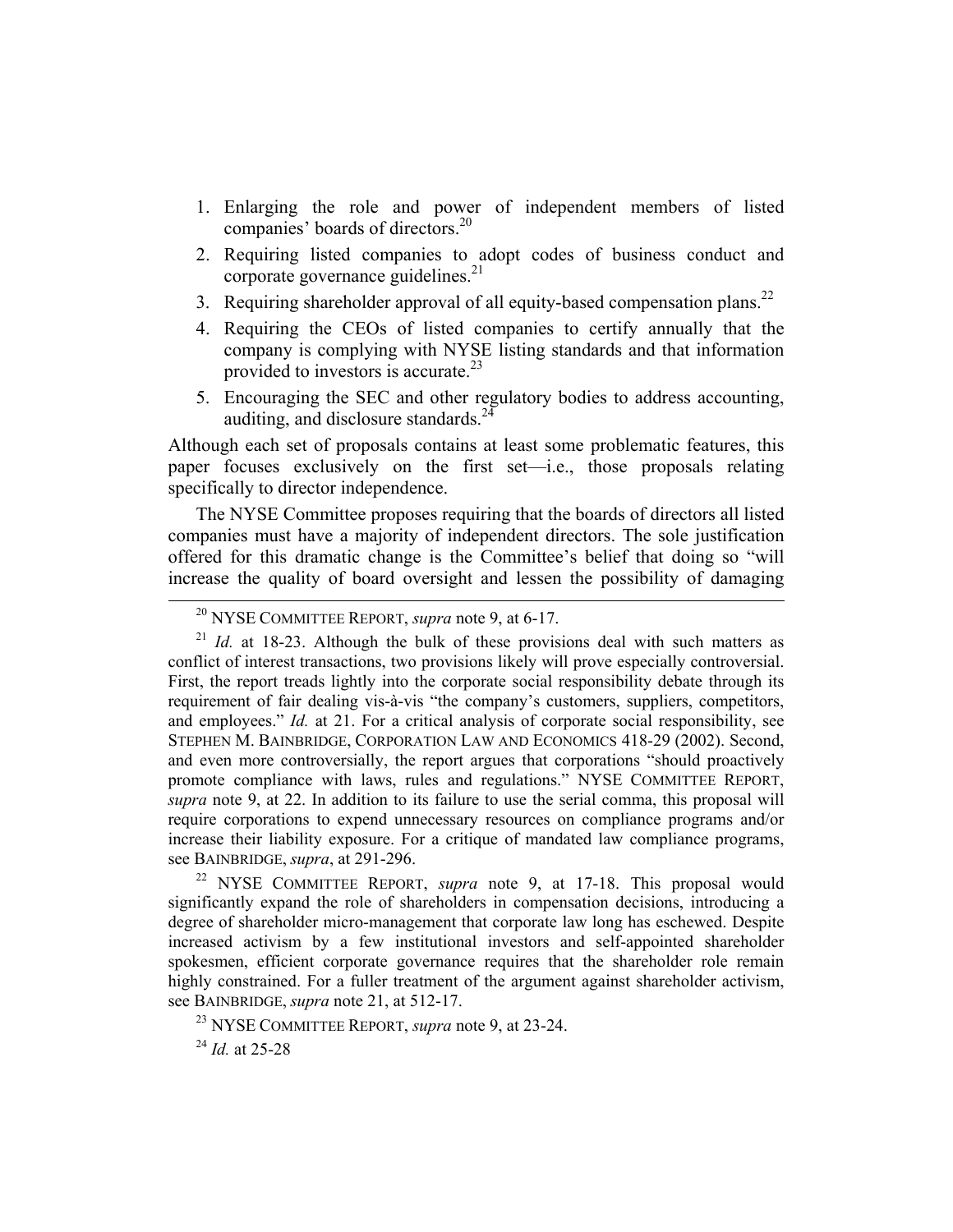conflicts of interest."<sup>25</sup> No evidence is offered to support that bald statement of belief, however. As we shall see, moreover, the evidence on this point is quite mixed. $26$ 

This proposal comes at a most inopportune time. Public corporations are finding it increasingly difficult to recruit and retain qualified independent directors.<sup>27</sup> Relatively low pay, compensation in stock rather than case, and increased time demands and liability exposure have all combined to render board service far less attractive than it once was. As a sop to affected companies, the report proposes allowing a two year grace period before compliance would be required.

What the report gives with one hand, however, it takes back with the other. The task of finding qualified independent directors will be significantly complicated by the proposed tightening of the definition of an independent director. The board must determine that a nominee has no material direct or indirect relationship with the listed company. A former employee of the listed company cannot be deemed independent until at least five years after the employment ended. A former affiliate or employee of the listed company's present or former auditor cannot be deemed independent until at least five years after the affiliation or auditing relationship terminated. A director may not be deemed independent if he is employed (or has been employed in the last five years) by a company in which an executive officer of the listed company serves as a member of the board of directors' compensation committee. Directors with immediate family members in any of the foregoing categories are likewise subject to a five year "cooling off period."<sup>28</sup>

To empower independent directors in carrying out their oversight duties, the report proposes requiring the independent directors to meet regularly outside the presence of management (including inside directors).29 The listed company's board of directors must create a nominating and corporate governance committee comprised solely of independent directors. This committee is charged, at a minimum, with nominating new board members.<sup>30</sup> The board must also create a compensation committee, again comprised solely of independent directors, who

 $^{25}$  *Id.* at 6.

<sup>&</sup>lt;sup>26</sup> *See infra* notes 76-89 and accompanying text (describing empirical studies of the effect of director independence).

<sup>27</sup> *See The Fading Appeal of the Boardroom*, ECONOMIST, Feb. 10, 2001.

<sup>28</sup> NYSE COMMITTEE REPORT, *supra* note 9, at 6-7.

<sup>29</sup> *Id.* at 8.

<sup>30</sup> *Id.* at 9.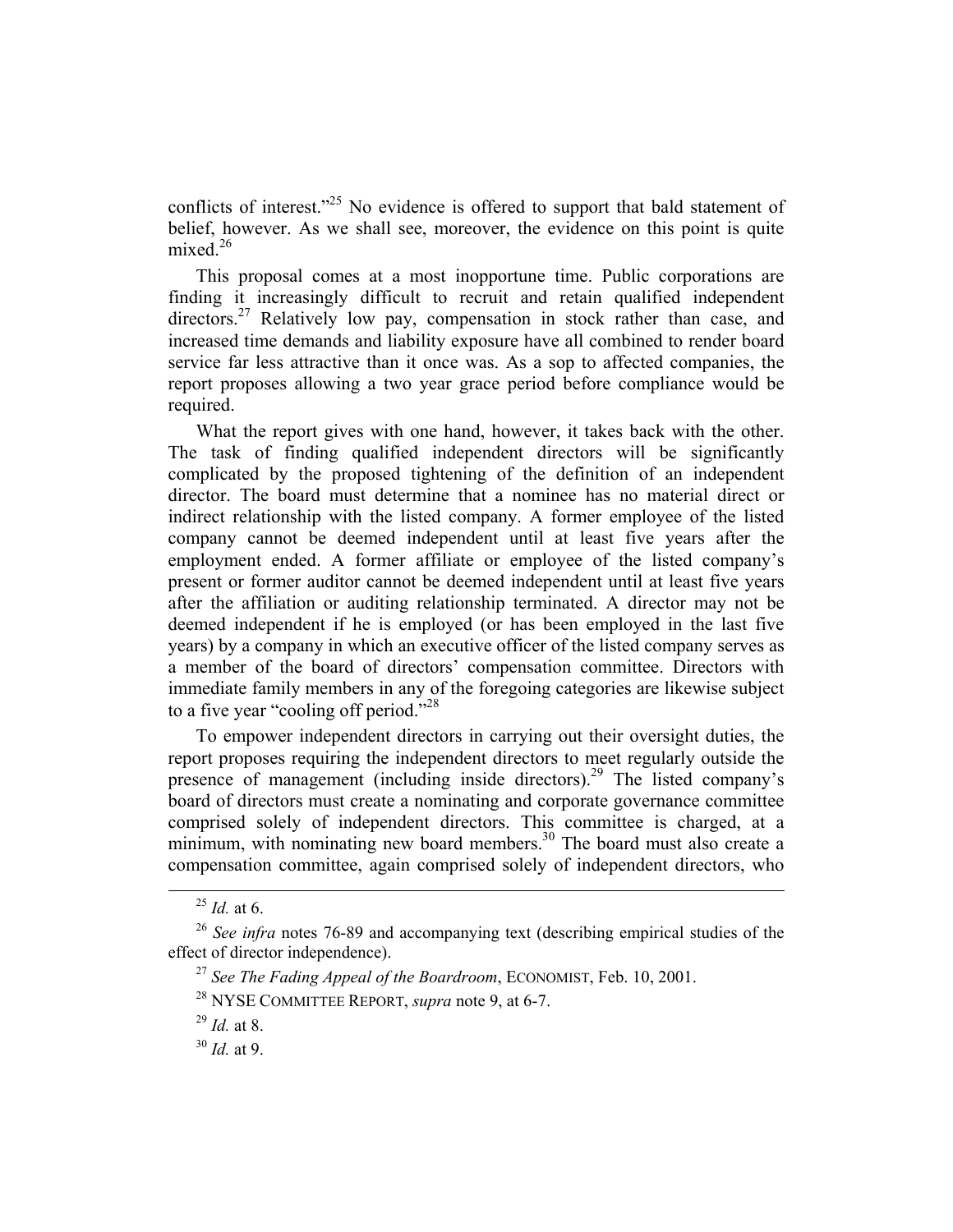minimal duties include setting the CEO's compensation. Both committees must adopt written charters specifying their roles, duties, and powers, which must at a minimum conform to the listing standard's detailed requirements.

The report also proposes a number of changes to the NYSE's longstanding audit committee standards. For example, an audit committee member may receive no compensation from the listed company other than director's fees.<sup>31</sup> The audit committee chair must have accounting or related financial management expertise.<sup>32</sup> The committee must have a written charter, meeting specified minimum standards.<sup>33</sup> Among the powers that must be conferred on the committee by such charter are the right to hire and fire the company's independent auditors and to perform a wide array of specified oversight responsibilities.<sup>34</sup>

Although the NYSE Committee's initiative attracted considerable press attention, much of it favorable, $35$  they are in fact old wine in new bottles. Proposals to reform the board of directors abound—either to bring its composition and functions into line with the board's alleged real world role or, even more commonly, into line with some purported ideal.<sup>36</sup> The most ambitious reform effort to date remains the proposals advanced by the American Law Institute in the first tentative draft of what was then known as the "Principles of Corporate Governance: Restatement and Recommendations."37 Virtually every provision of the ALI corporate governance project was controversial to some degree. Among

<sup>35</sup> *See, e.g.*, Robert L. Bartley, *A Silver Bullet for Human Nature*, June 10, 2002, at A17 (commending the NYSE proposals as "helpful"); Editorial, *supra* note 7, at A10 (editorializing that the NYSE report "strikes us as healthy"); Special Report, *wall Street—The Value of Trust*, ECONOMIST, June 8, 2002, at 65, 67 (opining that "the NYSE's rules are a step in the right direction").

<sup>36</sup> *See generally* Victor Brudney, *The Independent Director—Heavenly City or Potemkin Village?,* 95 HARV. L. REV. 597 (1982); Jill E. Fisch, *Taking Boards Seriously*, 19 CARDOZO L. REV. 265 (1997); Ronald J. Gilson & Reinier Kraakman, *Reinventing the Outside Director: An Agenda for Institutional Investors,* 43 STAN. L. REV. 863 (1991); Ira M. Millstein & Paul W. MacAvoy, *The Active Board of Directors and Performance of the Large Publicly Traded Corporation*, 98 COLUM. L. REV. 1283 (1998); James M. Tobin, *The Squeeze on Directors—Inside is Out*, 49 Bus. Law. 1707 (1994).

<sup>37</sup> AMERICAN LAW INSTITUTE, PRINCIPLES OF CORPORATE GOVERNANCE: RESTATEMENT AND RECOMMENDATIONS (Tent. Draft No. 1 1982).

 <sup>31</sup> *Id.* at 11.

 $32$  *Id.* 12.

<sup>33</sup> *Id.* at 13.

<sup>34</sup> *Id.* at 13-16.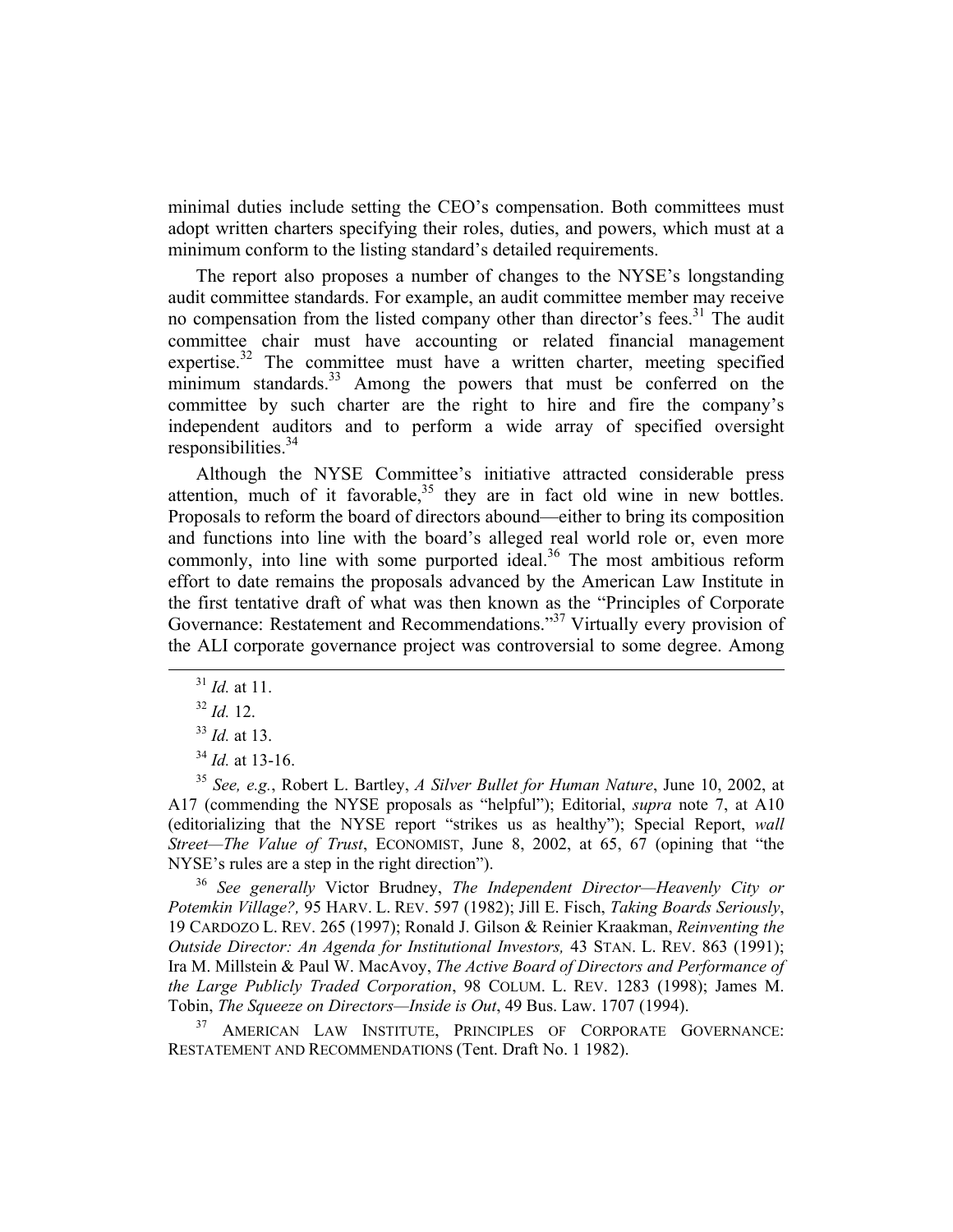the most hotly debated, however, was the basic issue of what role the board of directors, especially the independent members of the board, should play in corporate governance. $38$ 

In Part III of tentative draft number 1, the drafters proposed scrapping state corporate law's traditionally minimalist approach in favor of a new "monitoring model." In prescribing both the board's composition and function, the drafters' main goal was to explicitly separate the task of managing large publicly held corporations from that of monitoring those who do the managing. The corporation's officers were to carry out the former set of responsibilities, while the board was charged with the latter. To promote managerial accountability, great emphasis was laid on the use of independent directors.

The first tentative draft required that independent directors comprise a majority of the board of directors of a large publicly held corporation.39 This was intended to ensure objective board evaluation of management's performance. The same concern led the drafters to urge that, as a matter of good corporate practice, the independent directors should not have outside employment or other commitments that would interfere with their performance of their duties. Likewise, provisions allowing the independent directors to call upon corporate employees for assistance, to retain separate council or other experts on special issues, and to inspect corporate records and interview corporate personnel, were intended to allow the independent directors to bypass the company's senior executives when gathering information. The tentative draft also laid great stress on the role of three oversight committees, comprised primarily of independent directors. Specifically, the draft mandated audit and nominating committees for large publicly held corporations and recommended the establishment of a compensation committee.<sup>40</sup>

In response to the sharp criticism to which the first tentative draft was subjected, $41$  subsequent drafts were revised in a number of respects. Some of the changes were merely cosmetic. For example, while the word monitoring no long appears in the final version's description of the board's function, the basic

<sup>&</sup>lt;sup>38</sup> For discussion of the ALI project's controversial origin and evolution, see Stephen M. Bainbridge, *Independent Directors and the ALI Corporate Governance Project*, 61 GEO. WASH. L. REV. 1034 (1993); William J. Carney, *The ALI's Corporate Governance Project: The Death of Property Rights?,* 61 GEO. WASH. L. REV. 898 (1993).

<sup>39</sup> *Id.* at § 3.03(a).

<sup>40</sup> *Id.* at §§ 3.05 - .07.

<sup>41</sup> *See* Bainbridge, *supra* note 38, at 1039-40 (describing the evolution of the relevant provisions).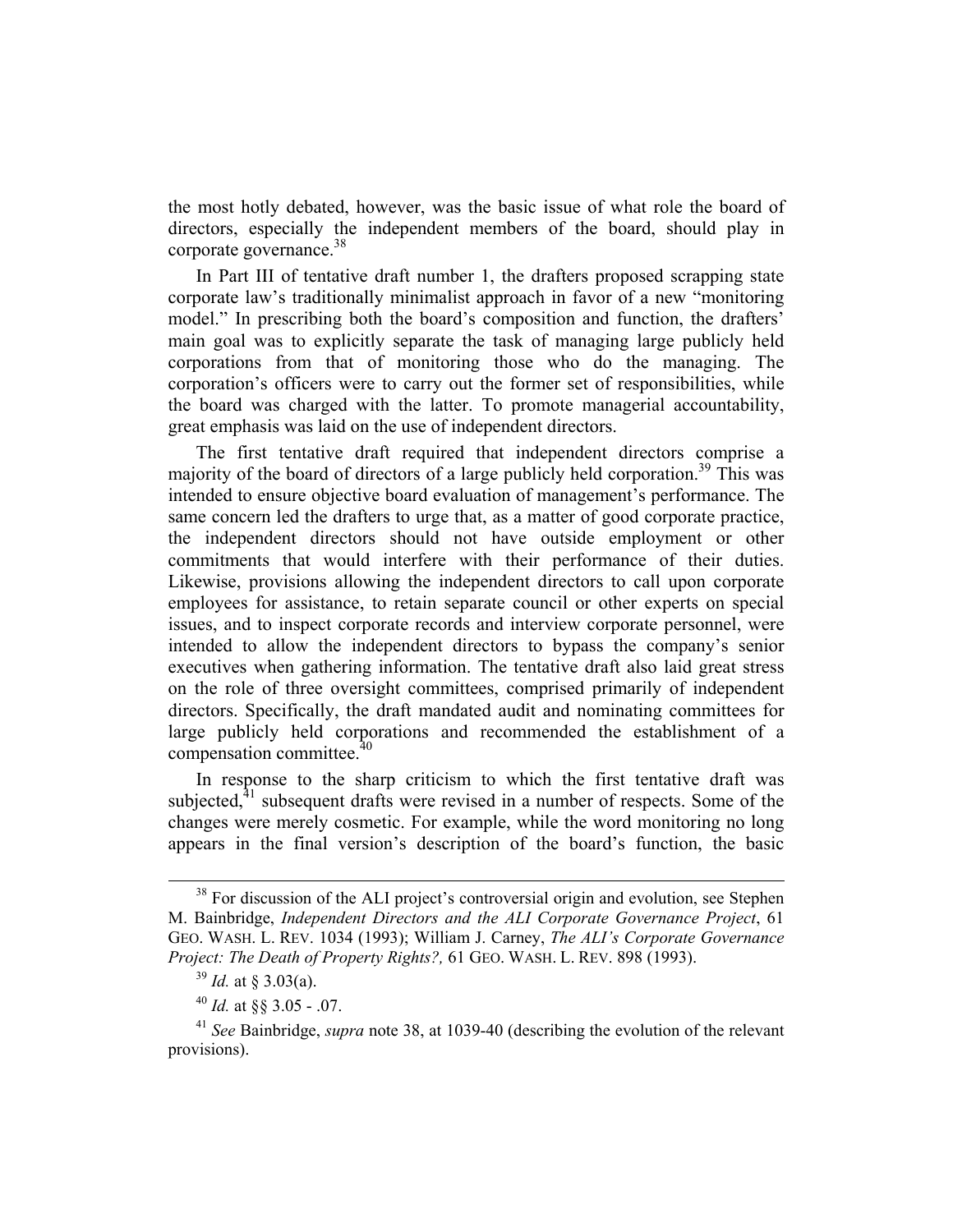division between monitoring and management functions was retained under new terminology.42 The ALI thus still urges that the company be managed by its principal senior executives,  $43$  as well as arguing that the selection and oversight of those executives is the board's basic function.

Perhaps the most meaningful change was the conversion of virtually all of the proposed mandatory board composition and function rules into mere recommendations of corporate practice.44 Where the first tentative draft proposed prohibiting the board of a large publicly held corporation from managing the firm on a regular basis, for example, the ALI PRINCIPLES, as adopted, restored the board's traditional power to do so.<sup>45</sup> Where the tentative draft required that independent directors make up a majority of a large publicly held corporation's board, the final version merely recommends such a composition as a matter of corporate practice.<sup>46</sup> The provisions on oversight committees were similarly watered down.<sup>47</sup>

43 ALI PRINCIPLES, *supra* note 42, at § 3.01.

44 Tentative Draft No. 4 announced that the project's recommendations with respect to board composition and the oversight committees would be moved into a new Part III-A, to more clearly distinguish them from the provisions of Part III having legal effect. This approach was retained in the Principles as adopted. *See id.* at 109.

 $45$  *Id.* at § 3.02(b)(6).

 $46$  *Id.* at § 3A.01(a).

 $47$  While the final version retains the requirement that large publicly held corporation have an audit committee, for example, its composition has been broadened and its functions have been sharply limited. *Id.* at § 3.05. Where the audit committee once was to be comprised solely of independent directors, such directors now need comprise only a

<sup>&</sup>lt;sup>42</sup> Among the many striking stylistic changes introduced in Tentative Draft No. 2 was the new name given the project. Having begun life as "Principles of Corporate Governance: Restatement and Recommendations," the project became (and remains) "Principles of Corporate Governance: Analysis and Recommendations." This change made clear that the project was not merely a restatement of existing law, but in fact often recommended changes in existing law. AMERICAN LAW INSTITUTE, PRINCIPLES OF CORPORATE GOVERNANCE: ANALYSIS AND RECOMMENDATIONS (Tentative Draft No. 2, 1983). Second, recommendations concerning corporate practice were eliminated from the black letter sections; in addition, the phraseology used was changed from "good corporate practice" to mere "corporate practice." *Id.* at viii. Finally, the second draft made explicit that recommendations concerning corporate practice were "not intended as legal rules, noncompliance with which would impose liability." *Id*. at 83. As finally adopted, the ALI project retained these stylistic points. AMERICAN LAW INSTITUTE, PRINCIPLES OF CORPORATE GOVERNANCE: ANALYSIS AND RECOMMENDATIONS (1994) [hereinafter cited as ALI PRINCIPLES].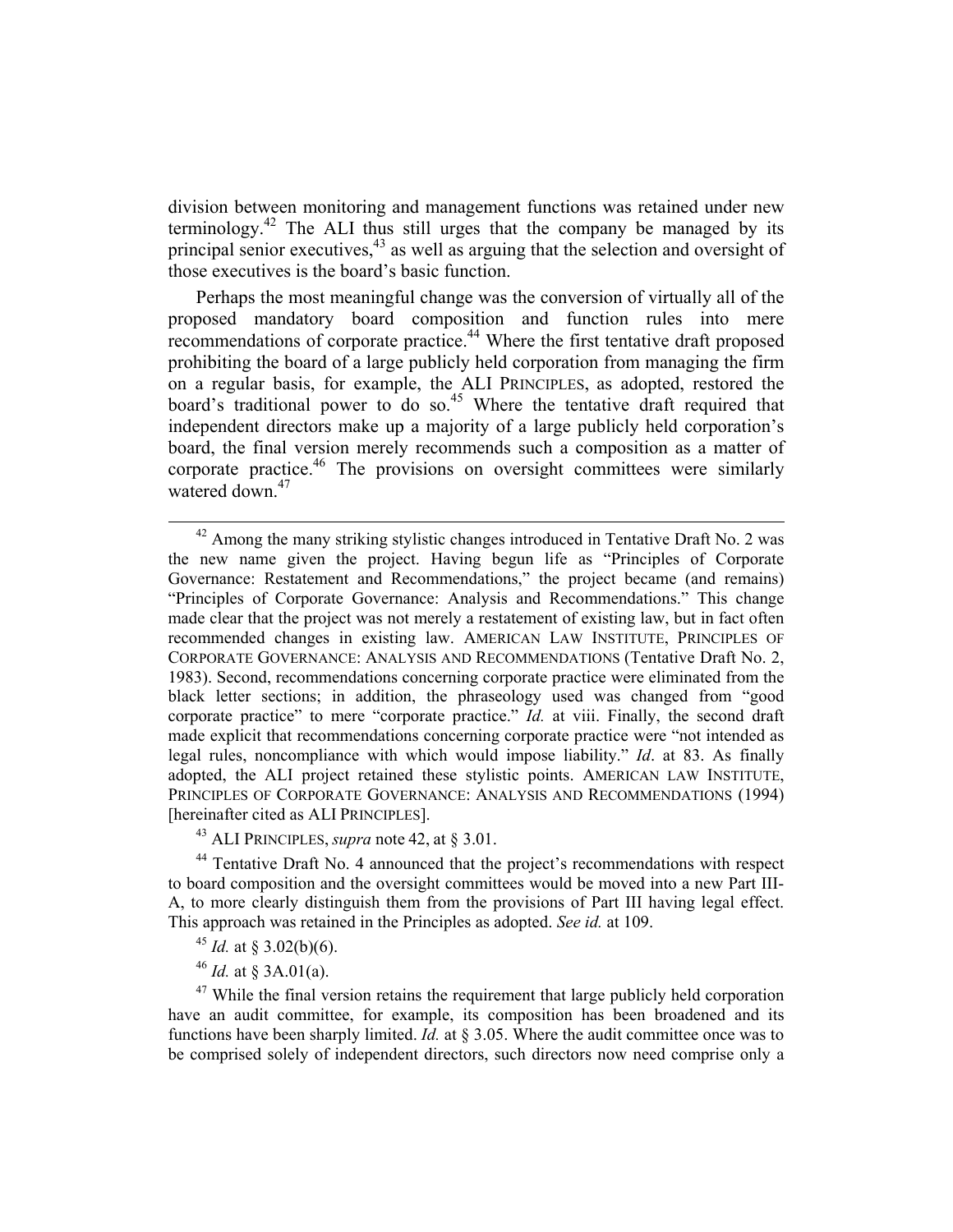In commenting on the ALI's decision to back-down from its initially proposed mandates in favor of mere precatory recommendations, I observed that some players in the ALI project seemingly hoped that their ideas "might become [binding] rules through future judicial or legislative action  $\ldots$  ... <sup>48</sup> Because I believed the ALI proposals to be fundamentally ill-advised, $49$  just as I believe the current NYSE proposals to be,<sup>50</sup> I opined that: "Constant vigilance thus will be necessary to ensure that the recommendations remain mere recommendations."<sup>51</sup> The day of reckoning is at hand, however. The parallels between the NYSE Committee's initiatives and the old ALI proposals are obvious and striking. But what were once mere recommendations of good practice will effectively be codified by incorporation into the exchange's listing standards. Because NASDAQ has already announced its intention of developing rules paralleling at least some of the NYSE's initiatives,<sup>52</sup> moreover, the mandate will be extended to encompass an enormous segment of U.S. public corporations.

#### **III. Do Corporations Really Need Independent Directors?**

Should a board of directors include any independent directors, let alone a board majority of such directors? They are such an ingrained part of the corporate landscape that it seems odd even to ask the question. Yet, it is still worth asking.

- 48 Bainbridge, *supra* note 38, at 1067.
- <sup>49</sup> *See id.* at 1061-68 (criticizing ALI director independence proposals).
- <sup>50</sup> *See infra* Part III.

 $\overline{a}$ 

51 Bainbridge, *supra* note 38, at 1068.

<sup>52</sup> *See* Andrew Countryman, *NYSE on Mission to try to Restore Investors' Confidence; The NASDAQ is also Proposing Reforms to Rein in Conflicts of Interest*, ORLANDO SENT'L, June 9, 2002, at H1 (noting that the NASD has already submitted to the SEC proposed new director independence listing standards and that the NASD was considering a second round to include "provisions of the NYSE proposal").

majority of the committee. *Id.* at § 3.05. All committee members, however, must be outside directors. *Id*. Where the audit committee was once at the heart of the board's monitoring role, the audit committee's role is now limited to reviewing the corporation's auditing systems and the independence of the outside auditor. *Id*. (the audit committee is to periodically review "the corporation's processes for producing financial data, its internal controls, and the independence of the corporation's external auditor"). On the other hand, § 3A.03 recommends as a matter of corporate practice that the audit committee recommend the firm to be employed as the corporation's external auditor and review the results of the audit and the corporation's financial results. A nominating committee now is merely recommended and its functions have been likewise scaled back. *Id*. at § 3A.04.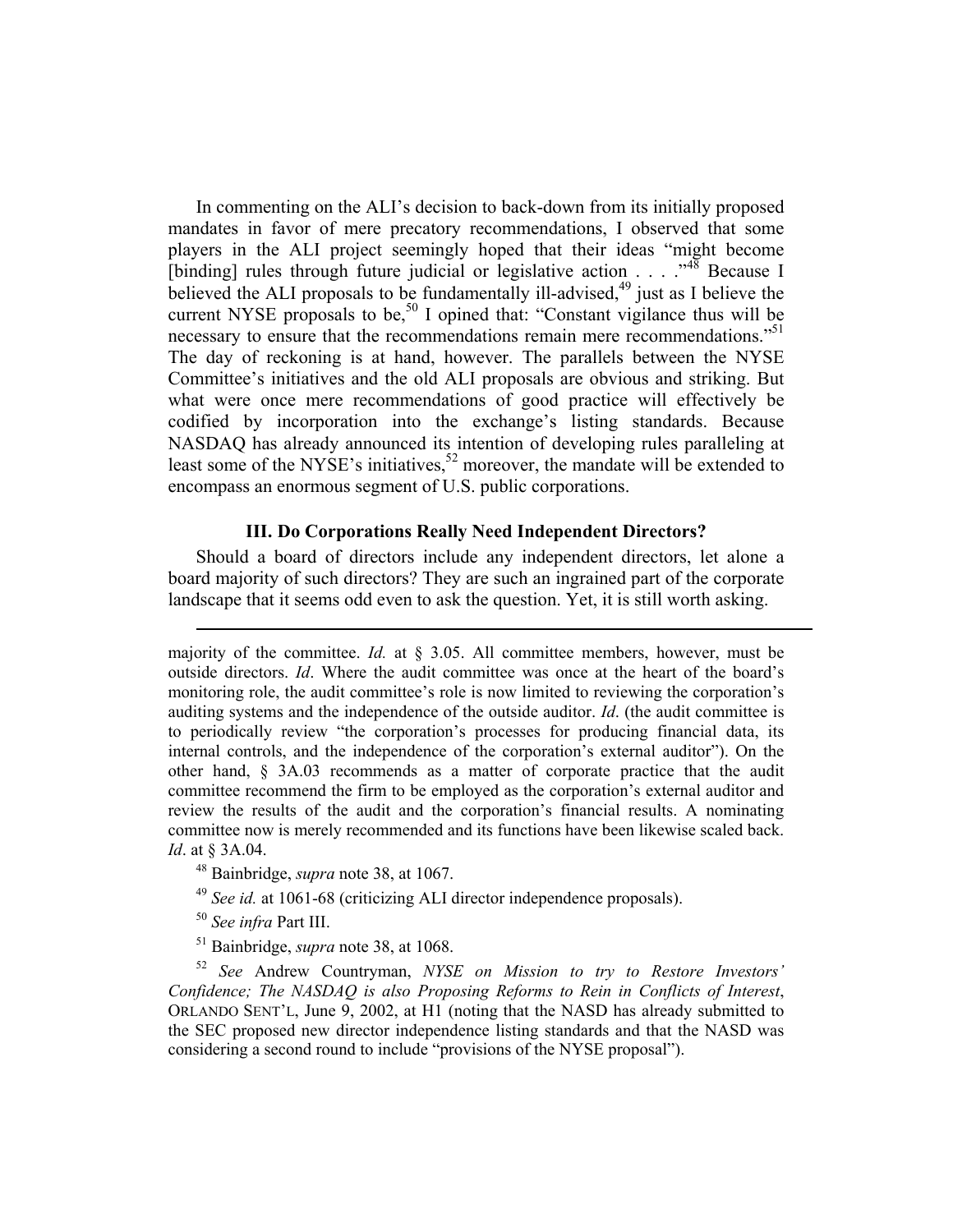The board of directors has two basic functions.<sup>53</sup> First, while boards rarely are involved in day-to-day operational decisionmaking, most boards have at least some managerial functions.<sup>54</sup> Broad policymaking is commonly a board prerogative, for example.<sup>55</sup> Even more commonly, however, individual board members provide advice and guidance to top managers with respect to operational and/or policy decisions. In addition, the board provides access to a network of contacts that may be useful in gathering resources and/or obtaining business. Secondly, the board monitors and disciplines top management.<sup>56</sup>

Independence is potentially relevant to both functions of the board. As to the former, outside directors provide both their own expertise and interlocks with diverse contact networks. As to the latter, at least according to conventional wisdom, board independence is an important device for constraining agency costs. On close examination, however, neither rationale for board independence justifies the sort of one size fits all mandate put forward by the NYSE Committee.

# *A. The Uncertain Case for Director Independence*

# **1. Independence, interlocks, and decisionmaking**

Putting outside directors on the board creates interlocks with a variety of potential strategic partners. This is relevant not only to the board's resource gathering function, but also to its monitoring and service functions. Complex business decisions require knowledge in such areas as accounting, finance, management, and law. Providing access to such knowledge can be seen as part of the board's resource gathering function. Outside board members may either

54 Stephen M. Bainbridge, *Why a Board? Group Decision Making in Corporate Governance*, 55 VAND. L. REV. 1, 8 (2002).

<sup>&</sup>lt;sup>53</sup> The following analysis condenses the taxonomy suggested by Johnson who mapped "directors' responsibilities into three broadly defined roles . . . labeled control, service, and resource dependence." Jonathan L. Johnson et al., *Boards of Directors: A Review and Research Agenda*, 22 J. MGMT. 409, 411 (1996). Hence, it resembles Dallas' two component taxonomy distinguishing between the board's monitoring and "relational" roles. Lynne L. Dallas, *Proposals for Reform of Corporate Boards of Directors: The Dual Board and Board Ombudsperson*, 54 WASH. & LEE L. REV. 91, 98-104 (1997).

<sup>55</sup> *Id.* 

<sup>56</sup> *See* Bayless Manning, *The Business Judgment Rule and the Director's Duty of Attention: Time for Reality*, 39 BUS. LAW. 1477, 1494 (1984) (arguing that the board's role "does not consist of taking affirmative action on individual matters; it is instead a continuing flow of supervisory process, punctuated only occasionally by a discrete transactional decision").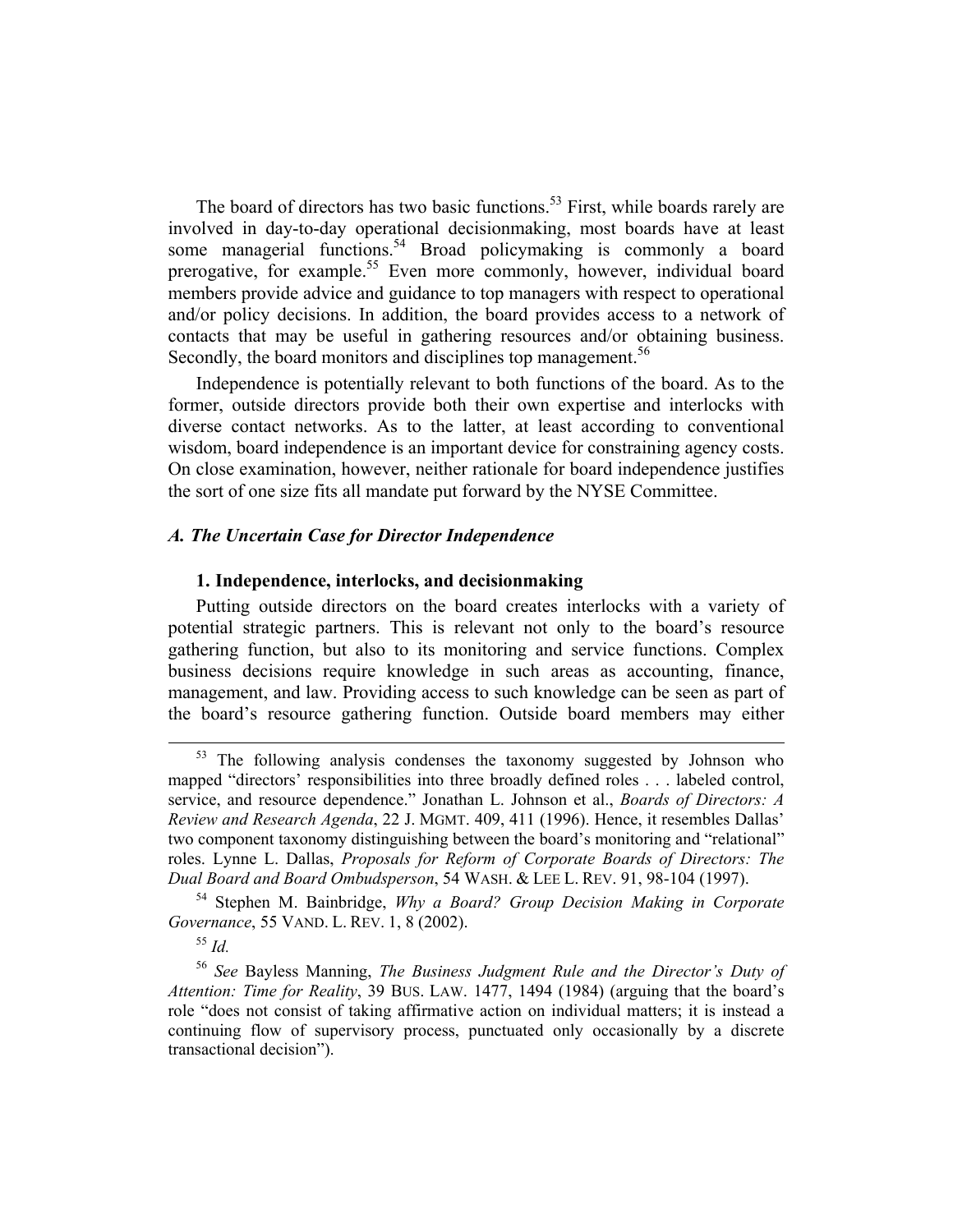possess such specialized knowledge themselves or have access to credible external sources thereof.

Reliance on outside specialists is a rational response to bounded rationality. The expert in a field makes the most of his limited capacity to absorb and master information by limiting the amount of information that must be processed by limiting the breadth of the field in which the expert specializes. As applied to the corporate context, more diverse boards with strong outsider representation likely contain more specialists, and therefore should get greater benefits from specialization.<sup>57</sup>

Having said that, however, a full-time senior employee has other informational advantages over outsiders who devote but a small portion of their time and effort to the firm. At the minimum, the presence of outsiders on the board increases decisionmaking costs simply because the process takes longer. Outsiders by definition need more information and are likely to take longer to persuade than are insiders.<sup>58</sup> More subtly, and perhaps more importantly, longterm employees make significant investments in firm-specific human capital. Any employee who advances to senior management levels necessarily invests considerable time and effort in learning how to do his job more effectively. Much of this knowledge will be specific to the firm for which he works, such as when other firms do not do comparable work or his firm has a unique corporate culture. In either case, the longer he works for the firm, the more firm-specific his human capital becomes. Such an employee is likely to make better decisions for the firm

58 Michael P. Dooley & E. Norman Veasey, *The Role of the Board in Derivative Litigation: Delaware Law and the Current ALI Proposals Compared*, 44 BUS. LAW. 503, 533 (1989).

 $57$  Conversely, however, note that, because their decisions are publicly observable, board members have a strong incentive to defer to expert opinion. Because even a good decisionmaker is subject to the proverbial "act of God," the market for reputation evaluates decisionmakers by looking at both the outcome and the action before forming a judgment. If a bad outcome occurs, but the action was consistent with approved expert opinion, the hit to the decisionmaker's reputation is reduced. In effect, by deferring to specialists, a decisionmaker operating under conditions of bounded rationality is buying insurance against a bad outcome. In a collegial, multi-actor setting, the potential for logrolling further encourages deference. A specialist in a given field is far more likely to have strong feelings about the outcome of a particular case than a nonexpert. By deferring to the specialist, the nonexpert may win the specialist's vote in other cases as to which the nonexpert has a stronger stake. Such log-rolling need not be explicit, although it doubtless is at least sometimes, but rather can be a form of the tit-for-tat cooperative game. In board decisionmaking, deference thus invokes a norm of reciprocation that allows the nonexpert to count on the specialist's vote on other matters.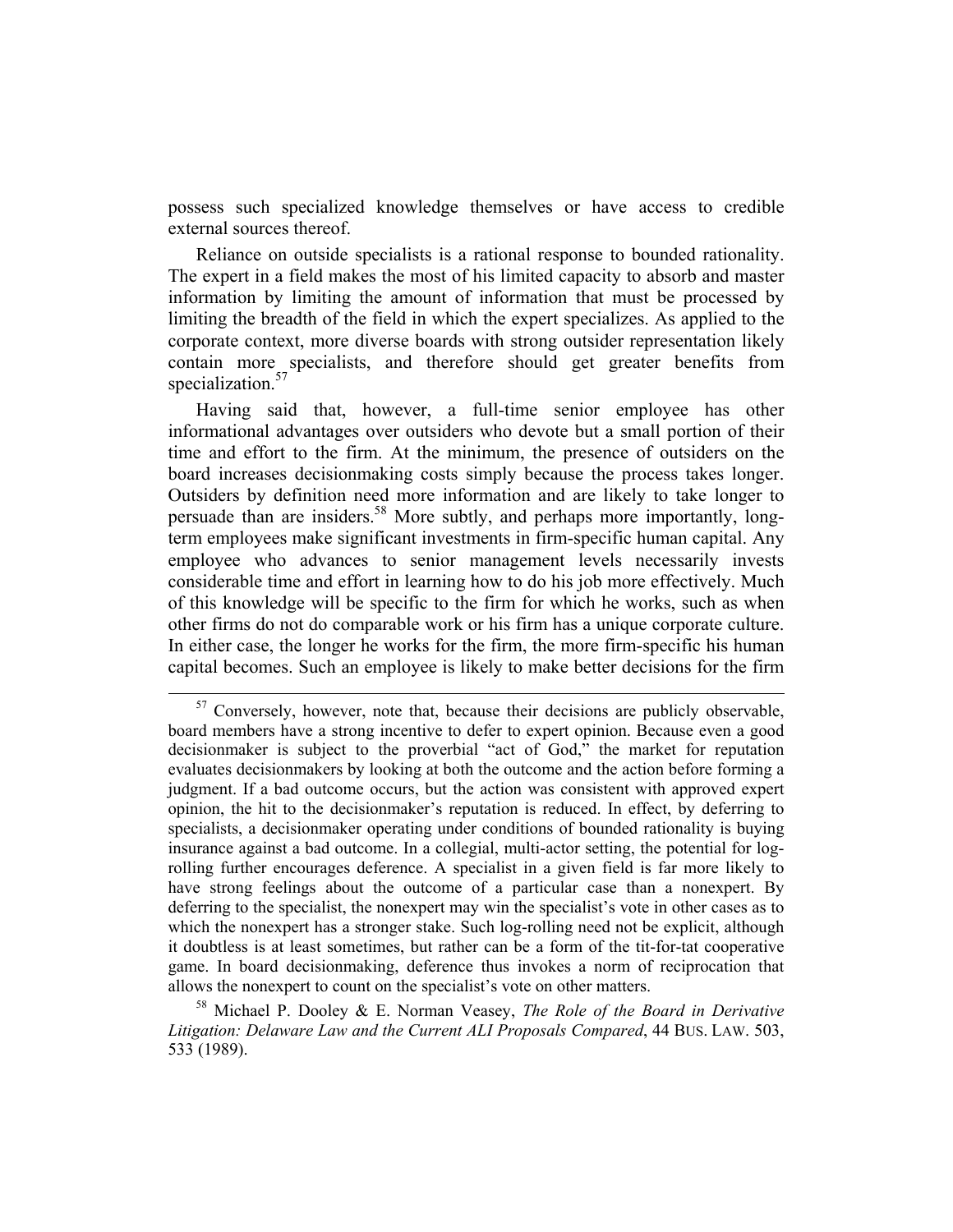than an outsider, even assuming equal levels of information relating to the decision at hand. The insider can put the decision in a broader context, seeing the relationships and connections it has to the firm as whole.

Insider access to information is particularly significant due to the nature of decisionmaking within large corporations. Nobel laureate economist Kenneth Arrow described two basic decisionmaking structures: "consensus" and "authority."<sup>59</sup> Consensus is utilized where each member of the organization has identical information and interests, and will therefore select the course of action preferred by all of the other team members.<sup>60</sup> In contrast, authority-based decisionmaking structures arise where team members have different interests and amounts of information.<sup>61</sup> They are characterized by the existence of a central agency to which all relevant information is transmitted and which is empowered to make decisions binding on the whole.<sup>62</sup> Given the collective action problems inherent in any large organization, it is difficult to imagine a corporation of any substantial size making effective use of consensus as a mode for organizational decisionmaking. $^{63}$  Hence, corporations tend to be characterized by branching hierarchies<sup>64</sup>

At the apex of that hierarchy is not a single autocrat, however, but rather a multi-member body that usually functions by consensus—namely, the board of directors. Put another way, the board of directors is best understood as a collegial body using consensus-based decisionmaking. Recall that consensus works best where team members have equal information and comparable interests.<sup>65</sup> Insiders are more likely to have comparable access to information and similar interests than are disparate outsiders. Insiders have lots of informal contacts, which promotes team formation, and better access to information. Hence, consensus decisionmaking should work best in insider dominated boards. Insofar as efficient decisionmaking is the goal of corporate governance, independence may not be

62 ARROW, *supra* note 59, at 68.

<sup>63</sup> *See generally* Stephen M. Bainbridge, *Participatory Management Within a Theory of the Firm*, 21 J. CORP. L. 657 (1996) (arguing that effective corporate decisionmaking requires authority-based governance institutions).

<sup>64</sup> *See* Bainbridge, *supra* note 54, at 5-7 (describing role of hierarchy in corporate governance).

<sup>65</sup> *See supra* text accompanying note 60.

 <sup>59</sup> KENNETH J. ARROW, THE LIMITS OF ORGANIZATION 68-70 (1974).

<sup>60</sup> Michael P. Dooley, *Two Models of Corporate Governance*, 47 BUS. LAW. 461, 467 (1992).

<sup>61</sup> *Id.*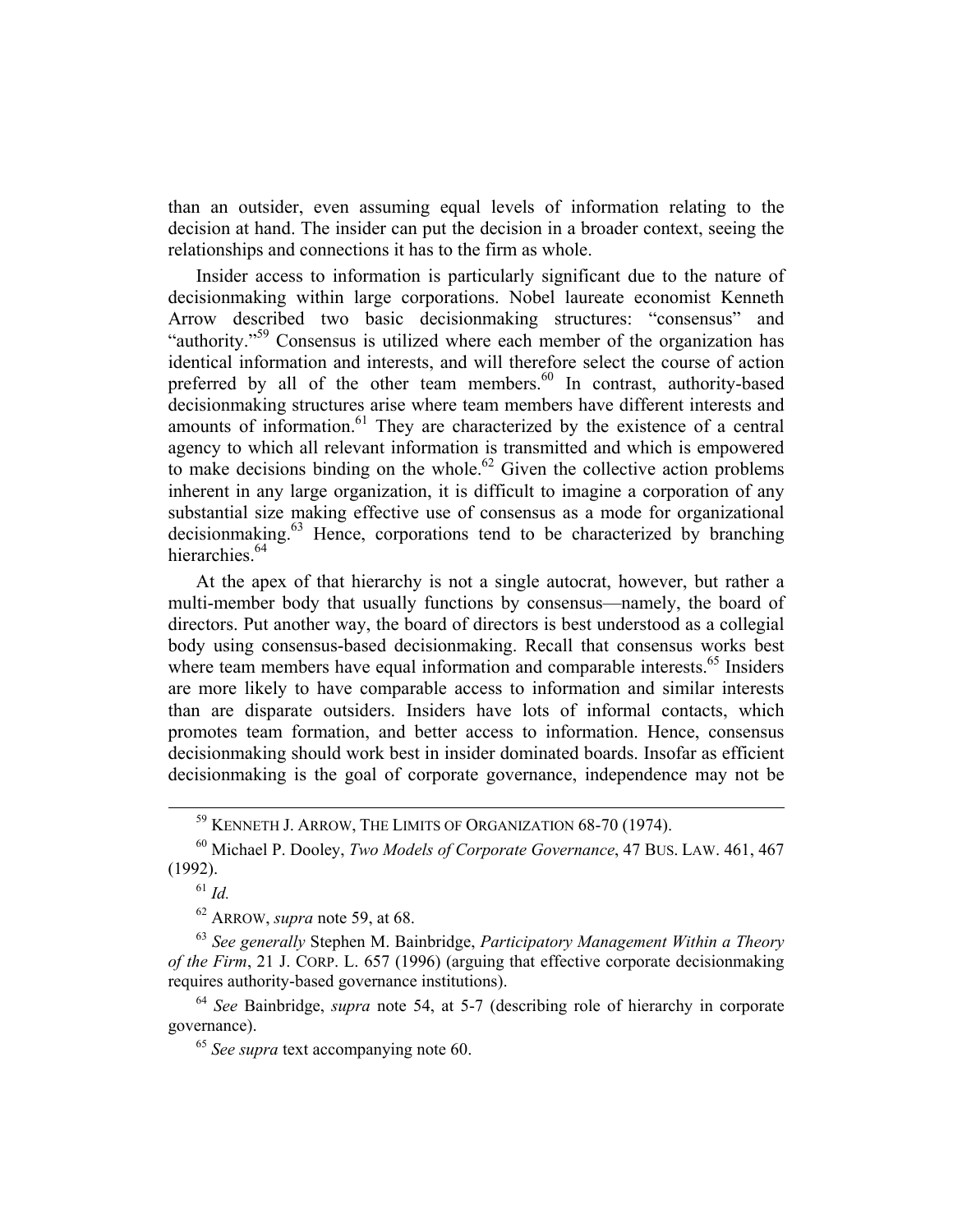desirable. This prediction is borne out by the empirical evidence recounted in the next section.

# **2. Independence and agency costs**

The conventional justification for director independence is grounded not in decisionmaking efficiencies but in what an economist would call agency costs.<sup>66</sup> Agency costs are defined as the sum of the monitoring and bonding costs, plus any residual loss, incurred to prevent shirking by agents.<sup>67</sup> A sole proprietorship with no agents will internalize all costs of shirking, because the proprietor's optimal trade-off between labor and leisure is, by definition, the same as the firm's optimal trade-off. Agents of a firm, however, will not internalize all of the costs of shirking: the principal reaps part of the value of hard work by the agent, but the agent receives all of the value of shirking. Economists Armen Alchian and Harold Demsetz offered the useful example of two workers who jointly lift heavy boxes into a truck.<sup>68</sup> The marginal productivity of each worker is very difficult to measure and their joint output cannot be easily separated into individual components. In such situations, obtaining information about a team member's productivity and appropriately rewarding each team member is costly. In the absence of such information, however, the disutility of labor gives each team member an incentive to shirk because the individual's reward is unlikely to be closely related to conscientiousness.<sup>69</sup> Accordingly, an essential economic function of management is monitoring the

 <sup>66</sup> The obligatory reference is Michael C. Jensen & William H. Meckling, *Theory of the Firm: Managerial Behavior, Agency Costs, and Ownership Structure*, 3 J. FIN. ECON. 305 (1976).

<sup>67</sup> Eugene F. Fama & Michael C. Jensen, *Separation of Ownership and Control*, 26 J. L. & ECON. 301, 304 (1983). In turn, shirking is defined to include as any action by a member of a production team that diverges from the interests of the team as a whole. As such, shirking includes not only culpable cheating, but also negligence, oversight, incapacity, and even honest mistakes. Dooley, *supra* note 60, at 465. In other words, shirking is simply the inevitable consequence of bounded rationality and opportunism within agency relationships.

<sup>68</sup> Armen Alchian & Harold Demsetz, *Production, Information Costs, and Economic Organization*, 62 AM. ECON. REV. 777 (1972).

 $69$  For a detailed treatment of the incentive effects pursuant to which rational agents will shirk, see Roy Radner, *Hierarchy: The Economics of Managing*, 30 J. ECON. LIT. 1382, 1405-07 (1992).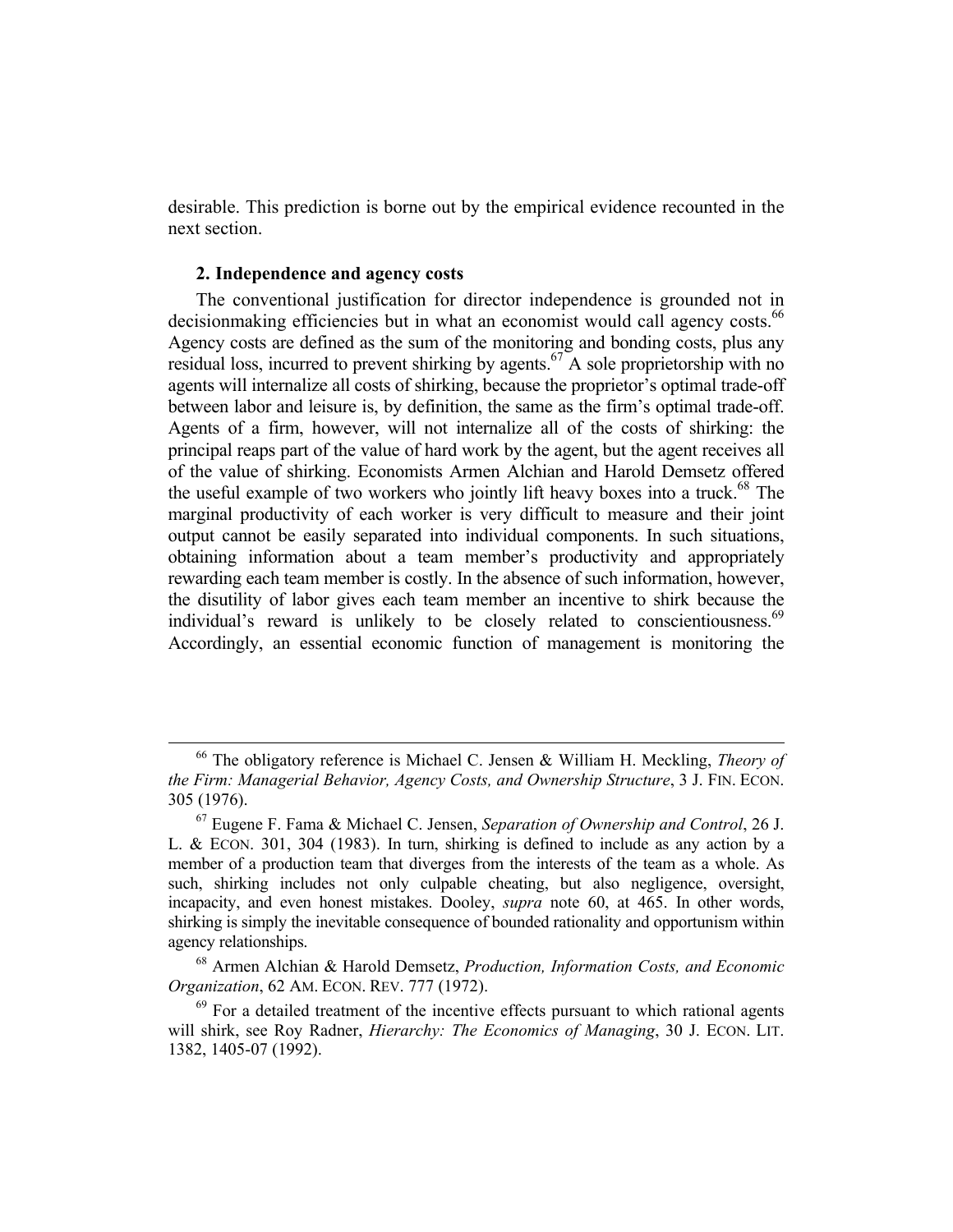various inputs into the team effort—management meters the marginal productivity of each team member and then takes steps to reduce shirking.<sup>70</sup>

The structure just described, of course, raises the question of who will monitor the monitors?<sup>71</sup> In any team organization, one must have some ultimate monitor who has sufficient incentives to ensure firm productivity without himself having to be monitored. Otherwise, one ends up with a never ending series of monitors monitoring lower level monitors. Alchian and Demsetz solved this dilemma by consolidating the roles of ultimate monitor and residual claimant.<sup>72</sup> According to Alchian and Demsetz, if the constituent entitled to the firm's residual income is given final monitoring authority, he is encouraged to detect and punish shirking by the firm's other inputs because his reward will vary exactly with his success as a monitor.

Unfortunately, this elegant theory breaks down precisely where it would be most useful. Because of the separation of ownership and control characteristic of modern public corporations,  $^{73}$  Alchian and Demsetz's model simply does not describe such firms. As the corporation's residual claimants, the shareholders should act as the firm's ultimate monitors. But while the law provides shareholders with some enforcement and electoral rights, these are reserved for fairly extraordinary situations.<sup>74</sup> In general, shareholders of public corporation have neither the legal

<sup>72</sup> *Id*. at 781-83.

 $73$  The classic account of the separation of ownership and control remains, of course, ADOLF A. BERLE, JR. AND GARDINER C. MEANS, THE MODERN CORPORATION AND PRIVATE PROPERTY (1932).

 $74$  Derivative suits and proxy contests, for example, constrain managerial behavior to some extent. These remedies are so costly and their outcome so uncertain that they are invoked only episodically. Dooley, *supra* note 60, at 525.Moreover, many aspects of the legal rules governing these devices (such as the derivative suit demand requirement, the federal proxy regulations, and state rules governing reimbursement of expenses) seem calculated to discourage frequent recourse to them. *Id.*

 <sup>70</sup> Alchian & Demsetz, *supra* note 68, at 794. Although agents ex post have strong incentives to shirk, ex ante they have equally strong incentives to agree to a corporate contract containing terms designed to prevent shirking. Bounded rationality, however, precludes firms and agents from entering into the complete contract necessary to prevent shirking by the latter. *See generally* OLIVER E. WILLIAMSON, THE MECHANISMS OF GOVERNANCE 37 (1996) (opining that the lesson of bounded rationality is that "all complex contracts are unavoidably incomplete"; emphasis removed). Instead, there must be some system of ex post governance—i.e., some mechanism for detecting and punishing shirking.

<sup>71</sup> Alchian & Demsetz, *supra* note 68, at 782.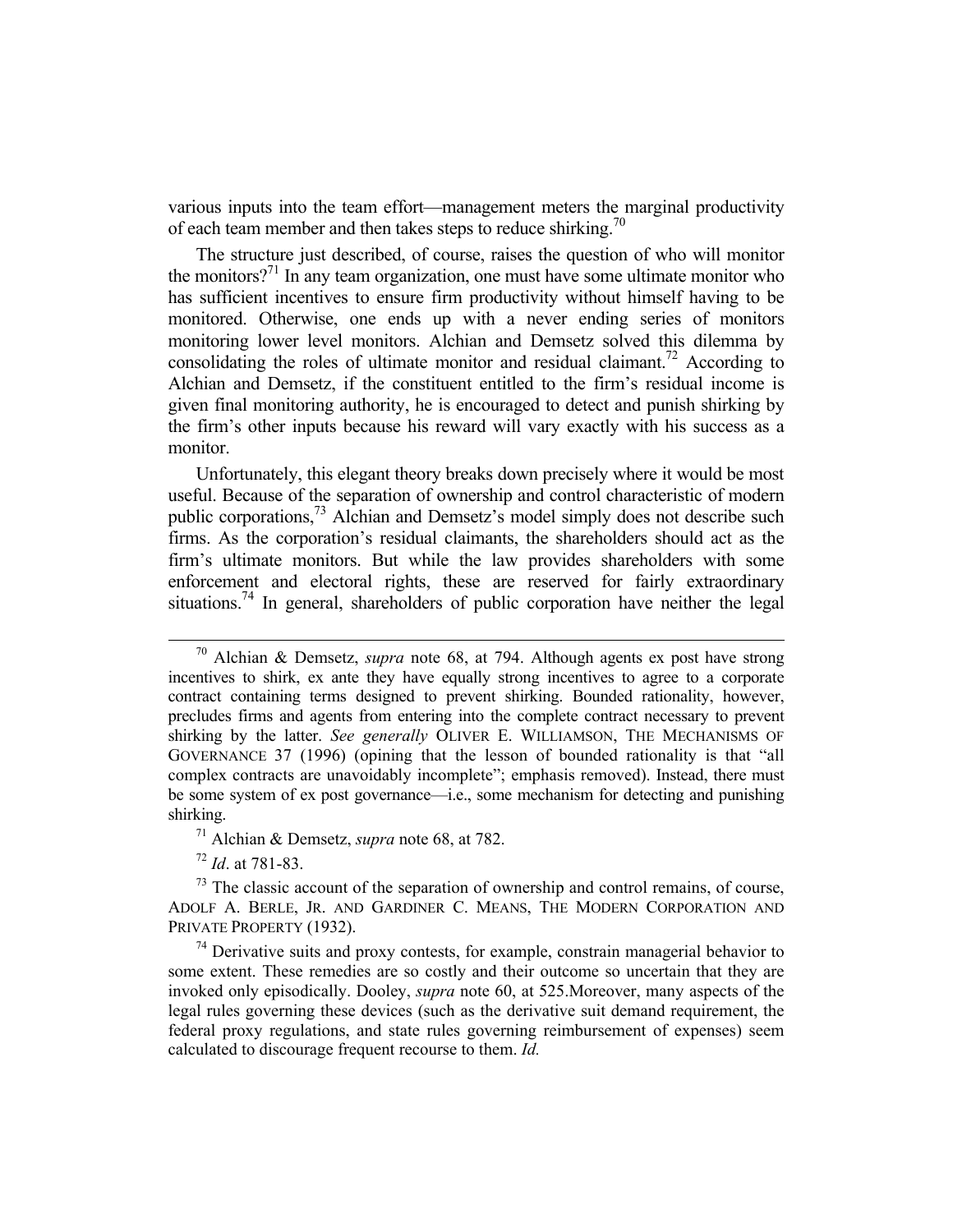right, the practical ability, nor the desire to exercise the kind of control necessary for meaningful monitoring of the corporation's agents.<sup>75</sup>

Corporate law therefore provides a series of alternative accountability mechanisms designed to constrain agency costs. Chief among them is the board of directors, especially the independent directors. To be sure, outsiders have neither the time nor the information necessary to be involved in the minutiae of day-today firm management. What outsiders can do, however, is to monitor senior managers and replace those whose performance is sub-par. Or so the story goes.

If independent directors effectively constrain agency costs, however, there should be an identifiable correlation between the presence of outsiders on the board and firm performance. Yet, the empirical data on this issue is decidedly mixed. Some early studies found such correlations. Rosenstein and Wyatt, for example, found that shareholder wealth increased when independent directors are appointed by management.<sup>76</sup> Weisbach studied board decisions to remove a CEO, finding that boards comprised mainly of independent directors were more likely to base the removal decision on poor performance, as well as being more likely to remove an under-performing CEO, than were insider dominated boards.<sup>77</sup> He also found that CEO removals by outsider dominated boards added to firm value, while CEO removals by insider dominated boards did not.<sup>78</sup> Baysinger and Butler found that corporate financial performance tends to increase (up to a point) as the percentage of independent directors increases.<sup>79</sup> Cotter found that boards dominated by outsiders generate higher shareholder gains from tender offers.<sup>80</sup>

76 Stuart Rosenstein & Jeffrey G. Wyatt, *Outside Directors, Board Independence, and Shareholder Wealth*, 26 J. FIN. ECON. 175 (1990).

77 Michael S. Weisbach, *Outside Directors and CEO Turnover*, 20 J. FIN ECON. 431 (1988).

 $^{78}$  *Id.* 

79 Barry D. Baysinger & Henry N. Butler, *Revolution Versus Evolution in Corporation Law: The ALI's Project and the Independent Director*, 52 GEO. WASH. L. REV. 557, 572 (1984).

80 James F. Cotter et al., *Do Independent Directors Enhance Target Shareholder Wealth During Tender Offers?,* 43 J. FIN. ECON. 195 (1997). *See also* Bernard S. Black, *The Value of Institutional Investor Monitoring: The Empirical Evidence*, 39 UCLA L. REV. 895, 900 (1992) (asserting that boards with a majority of independent directors make better acquisition decisions, citing an unpublished study by John Byrd and Kent Hickman).

 <sup>75</sup> *See generally* Stephen M. Bainbridge, *The Politics of Corporate Governance*, 18 HARV. J. L. & PUB. POL'Y 671, 694-99 (1995) (cataloging barriers to effective shareholder activism).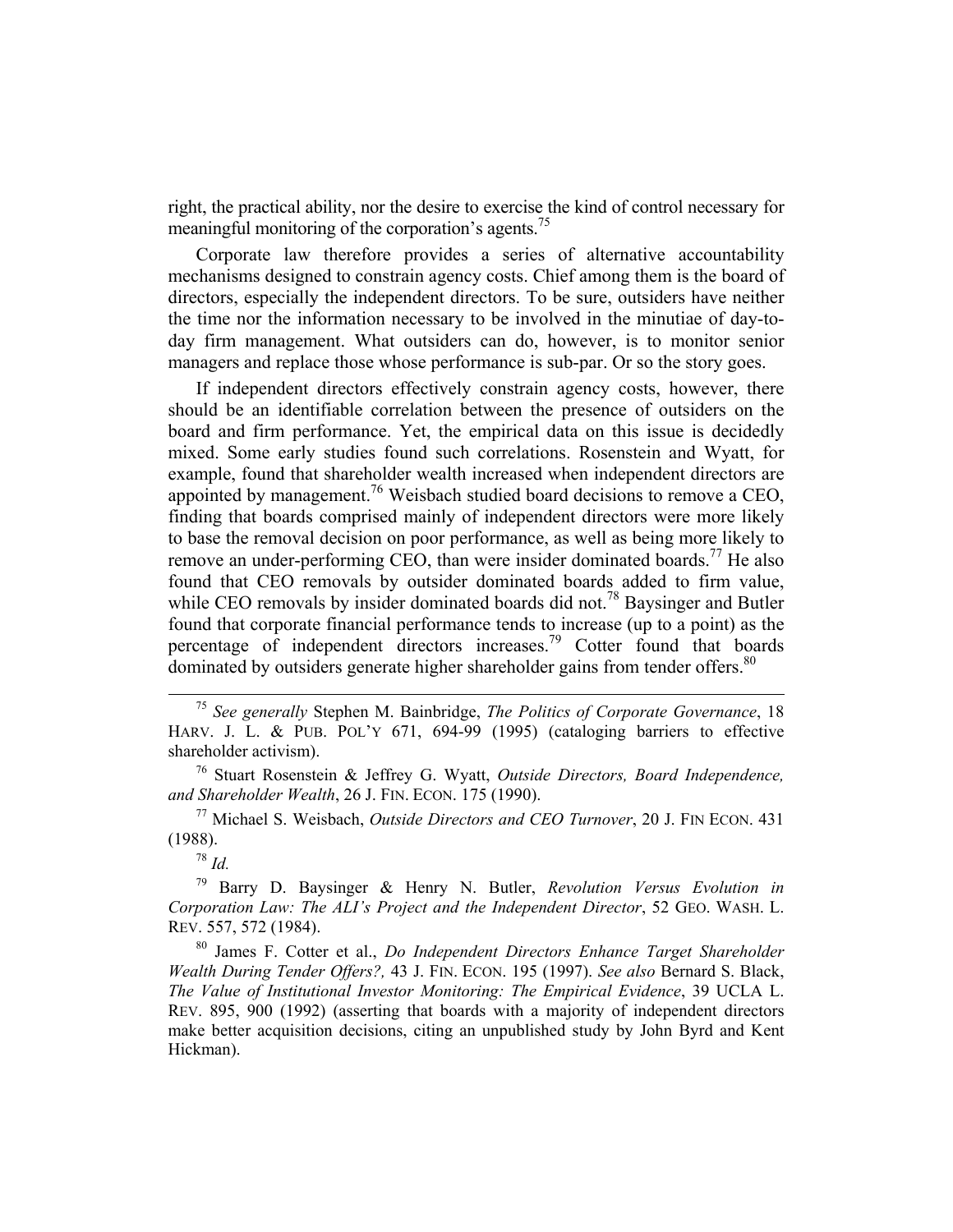Other studies, however, such as that by MacAvoy, found that board composition had no effect on profitability.81 Klein likewise found little evidence of a general association between firm performance and board composition.<sup>82</sup> She also found a positive correlation between the presence of insiders on board finance and investment committees and firm performance,  $83$  which is directly counter to conventional wisdom. Rosenstein and Wyatt found that the stock market experienced a significantly positive price reaction to announcements that insiders had been appointed to the board when insiders owned more than 5% of the firm's stock. $84$  A meta-analysis of numerous studies in this area concluded that there was no convincing evidence that firms with a majority of independent directors outperform other firms.<sup>85</sup> It further concluded that there is some evidence that a "moderate number" of insiders correlates with higher performance.<sup>86</sup> Another recent meta-analysis likewise found no evidence that board composition affects financial performance.<sup>87</sup>

A recent literature review further complicated the empirical landscape by effectively splitting the baby.<sup>88</sup> The review's analysis of  $\overrightarrow{63}$  correlations found that, on average, increasing the number of outsiders on the board is positively

82 April Klein, *Firm Performance and Board Committee Structure*, 41 J. L. & ECON. 275 (1998).

<sup>83</sup> *Id.* 

84 Stuart Rosenstein & Jeffrey G. Wyatt, *Outside Directors, Board Independence, and Shareholder Wealth*, 26 J. FIN. ECON. 175 (1990). In another study of the relationship between director stock ownership and firm performance, Bhagat, Carey, and Elson found a significant positive correlation between stock ownership by nominally independent directors and a variety of firm performance measures. They also found that as the dollar value of such holdings increased so did the probability that poorly performing firms would fire their CEO. Sanjai Bhagat et al., *Director Ownership, Corporate Performance, and Management Turnover*, 54 BUS. LAW. 885 (1999).

85 Sanjai Bhagat & Bernard Black, *The Uncertain Relationship Between Board Composition and Firm Performance*, 54 BUS. LAW. 921 (1999).

<sup>86</sup> *Id.* at 922.

87 Dan R. Dalton et al., *Meta-Analytic Reviews of Board Composition, Leadership Structure, and Financial Performance*, 19 STRATEGIC MGMT. J. 269 (1998).

88 John A. Wagner et al., *Board Composition and Organizational Performance: Two Studies of Insider/Outsider Effects*, 35 J. MGMT. STUD. 655 (1998).

 <sup>81</sup> Paul MacAvoy, et al., *ALI Proposals for Increased Control of the Corporation by the Board of Directors*, in STATEMENT OF THE BUSINESS ROUNDTABLE ON THE AMERICAN LAW INSTITUTE'S PROPOSED "PRINCIPLES OF CORPORATE GOVERNANCE AND STRUCTURE: RESTATEMENT AND RECOMMENDATIONS" C-1 (Feb. 1983).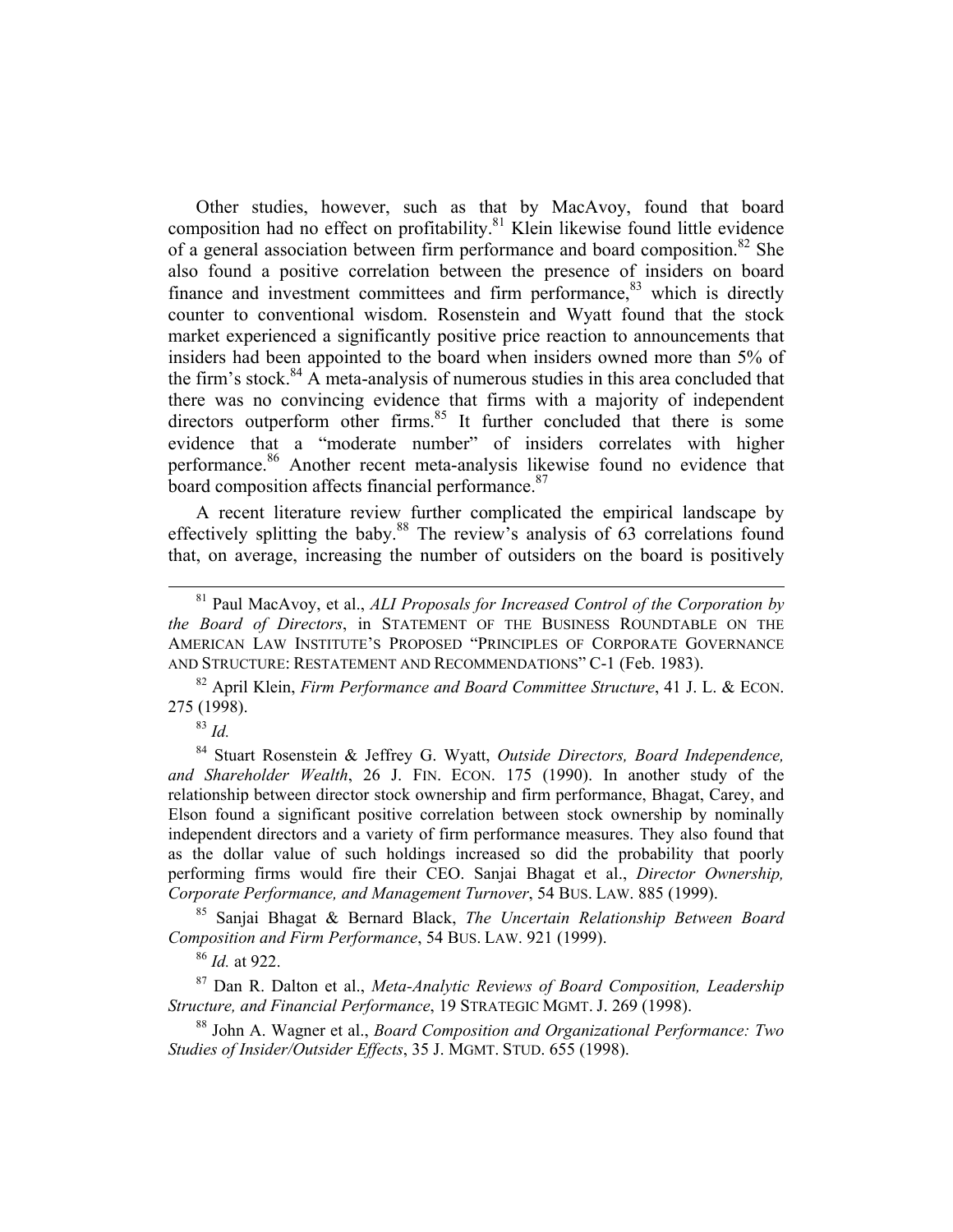associated with higher firm performance. On the other hand, increasing the number of insiders on the board had the same effect. A second meta-analysis confirmed that greater board homogeneity was positively associated with higher firm performance, which is not what conventional wisdom would predict.<sup>89</sup>

If independent directors are not effective monitors of senior management, why not? One obvious answer is that shirking is an endemic problem. Monitoring the performance of the firm's officers and employees is hard, time-consuming work. Moreover, most outside directors have full-time employment elsewhere, which commands the bulk of their attention and provides the bulk of their pecuniary and psychic income. Independent directors therefore may prefer leisure or working on their primary vocation to monitoring management. As Adam Smith observed three centuries ago,

The directors of [joint stock] companies, however, being the managers rather of other people's money than of their own, it cannot well be expected, that they should watch over it with the same anxious vigilance with which the partners in a private co-partnery frequently watch over their own. Like the stewards of a rich man, they are apt to consider attention to small matters as not for their master's honour, and very easily give themselves a dispensation from having it. Negligence and profusion, therefore, must always prevail, more or less, in the management of the affairs of such a company.<sup>90</sup>

Other factors impede an independent director from monitoring management, even if he wishes to do so. Board meetings are few and short. According to one survey, directors in large manufacturing companies average a total of 14 board and committee meetings per year, with the average board meeting lasting only three hours.<sup>91</sup> Moreover, outside directors are generally dependent upon management for information. $^{92}$ 

 <sup>89</sup> *Id.* 

<sup>90</sup> ADAM SMITH, THE WEALTH OF NATIONS 700 (Modern Library ed. 1937).

<sup>&</sup>lt;sup>91</sup> THE CONFERENCE BOARD, MEMBERSHIP AND ORGANIZATION OF CORPORATE BOARDS 25 (1990).

<sup>&</sup>lt;sup>92</sup> CHARLES N. WALDO, BOARDS OF DIRECTORS: THEIR CHANGING ROLES, STRUCTURE, AND INFORMATION NEEDS 95-118 (1985). As the old joke puts it, management should treat directors like mushrooms: "You grow [them] in the dark and you feed [them] horse manure." Alison Leigh Cowan & Reed Abelson, *Enron's Many Strands: A Board Member; Professor Who Led Audit Panel Failed to Spot Smoke and Mirrors*, N.Y. TIMES, February 7, 2002, at C7.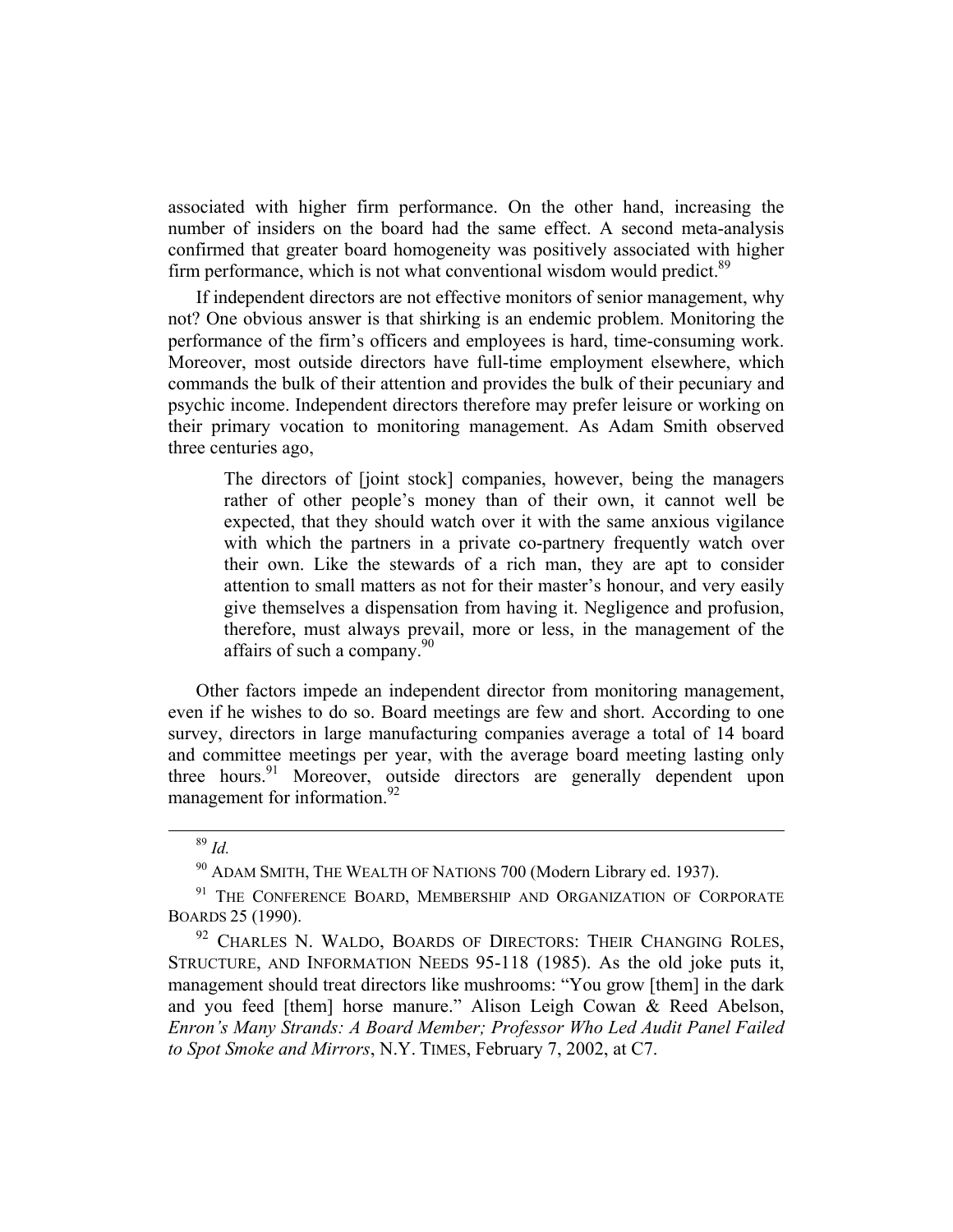Finally, even when nominally independent directors are not actually biased in favor of the insiders, they often are at least predisposed to favor insiders. Most of the learning on this phenomenon, known as structural bias, arises out of the use of special litigation committees to terminate shareholder derivative litigation against officers or directors. Outside directors tend to be corporate officers or retirees who share the same views and values as the insiders.<sup>93</sup> A sense of "there but for the grace of God go I" therefore is said to be a likely response to litigation against fellow directors.94

Query, however, whether the derivative litigation context is really all that special. All outside directors—not just those who serve on SLCs—are nominated by the incumbent board members and passively elected by the shareholders, which supposedly biases the selection process towards directors whose cooperation and support the incumbents can count on.<sup>95</sup> As such, if purportedly independent directors are likely to favor their fellow directors when the latter are sued, they are equally likely to do so in any conflict of interest situation. Consider, for example, the hostile takeover context. According to a survey taken during the "merger mania" days of the 1980s, over 50 percent of responding companies believed they were possible takeover targets, 45 percent had been the subject of takeover rumors, and 36 percent had experienced unusual or unexplained trading activity.<sup>96</sup> Where a nominally independent director's principal occupation is serving as an officer of another corporation, the "there but for the grace of God go I" syndrome again rears its head. Despite being an outsider, fears for his own firm may often render an independent director sympathetic to insiders' job security concerns when a hostile takeover threatens the firm. $97$ 

 <sup>93</sup> Joy v. North, 692 F.2d 880, 888 (2d Cir. 1982); George W. Dent, Jr., *The Power of Directors to Terminate Shareholder Litigation: The Death of the Derivative Suit*, 75 NW. U. L. REV. 96, 111-13 (1980).

<sup>94</sup> Zapata Corp. v. Maldonado, 430 A.2d 779, 787 (Del. 1981).

<sup>95</sup> *See* Nocera, *supra* note 6, at 72 (quoting business professor Jay Lorsch's observation that "everybody on [Enron's] board was selected by Ken Lay"); *see also* Barry Baysinger and Robert E. Hoskisson, *The Composition of Boards of Directors and Strategic Control: Effects on Corporate Strategy*, 15 ACAD. MGMT. REV. 72, 72-73 (1990) (arguing that senior "managers dominate their boards by using their de facto power to select and compensate directors and by exploiting personal ties with them").

 $96$  S. Rep. No. 265, 100th Cong., 1st Sess. 79 (1987) (additional views of Sens. Sasser, Sanford & Chaffee).

<sup>97</sup> *See* Dynamics Corp. v. CTS Corp., 794 F.2d 250, 256 (7th Cir. 1986), *rev'd on other grounds,* 481 U.S. 69 (1987) (noting conflict of interest in takeovers); *see generally*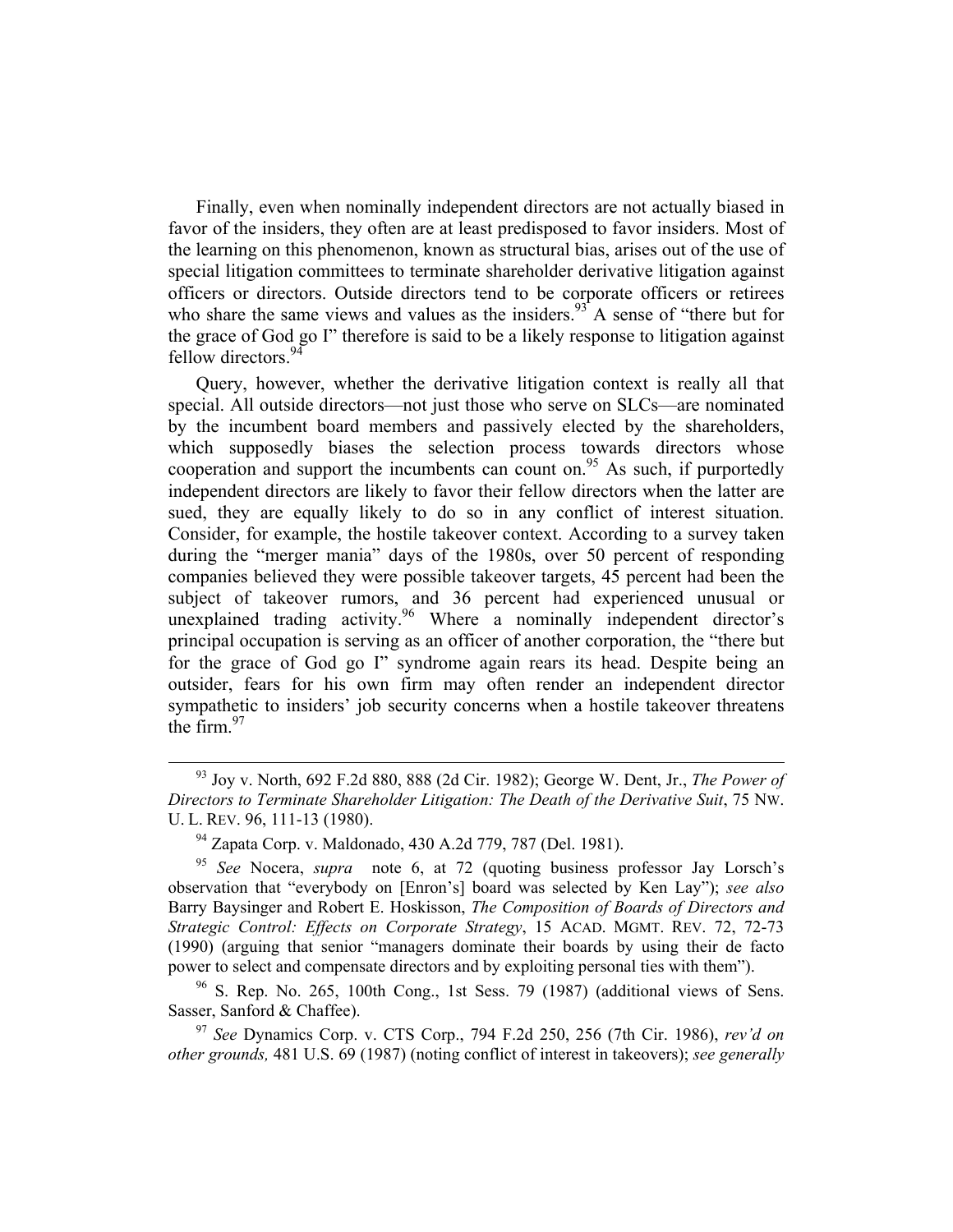To be sure, the potential for shirking and bias easily can be overstated. Not all directors are biased—actually or structurally—and the annals of corporate law are replete with instances in which seemingly biased directors nevertheless did the right thing.98 Better still, independent directors have affirmative incentives to actively monitor management and to discipline poor managers. If the company fails on their watch, for example, the independent directors' reputation and thus their future employability is likely to suffer.<sup>99</sup>

 $\overline{a}$ 

<sup>98</sup> During the 1980s and 1990s, several trends coalesced to encourage more active and effective board oversight. Much director compensation is now paid in stock, for example, which helps align director and shareholder interests. Charles M. Elson, *Director Compensation and the Management-Captured Board: The History of a Symptom and a Cure*, 50 SMU L. REV. 127 (1996). Courts have made clear that effective board processes and oversight are essential if board decisions are to receive the deference traditionally accorded to them under the business judgment rule, especially insofar as structural decisions are concerned (such as those relating to management buy-outs). *See*  Bainbridge, *supra* note 38, at 1068-81 (describing how judicial review of management buyouts and other conflict of interest transactions focuses on role of independent directors). Third, director conduct is constrained by an active market for corporate control, ever-rising rates of shareholder litigation, and, some say, activist shareholders. Daniel P. Forbes and Frances J. Milliken, *Cognition and Corporate Governance: Understanding Boards of Directors as Strategic Decision-making Groups*, 24 ACAD. MGMT. REV. 489 (1999). As a result, modern boards of directors typically are smaller than their antecedents, meet more often, are more independent from management, own more stock, and have better access to information. These developments culminated in a series of high-profile board revolts against incumbent managers at such iconic American corporations as General Motors, Westinghouse, and American Express. Ira M. Milstein, *The Evolution of the Certifying Board*, 48 BUS. LAW. 1485, 1489-90 (1993). As boards become stronger and more independent of top management, moreover, the process builds momentum. For example, Westphal and Zajac have demonstrated that as board power increases relative to the CEO—measured by such factors as the percentage of insiders and whether the CEO also served as chairman—newly appointed directors become more demographically similar to the board. James D. Westphal & Edward J. Zajac, *Who Shall Govern? CEO/Board Power, Demographic Similarity, and New Director Selection*, 40 ADMIN. SCI. Q. 60 (1995) (cautioning that CEO control over director selection remains the general rule).

<sup>99</sup> Eugene F. Fama & Michael C. Jensen, Separation of Ownership and Control, 26 J. L. & Econ. 301, 315 (1983) (suggesting that "outside directors will monitor the management

Michael P. Dooley & E. Norman Veasey, *The Role of the Board in Derivative Litigation: Delaware Law and the Current ALI Proposals Compared*, 44 BUS. LAW. 503, 534 (1989) (objecting that "the structural bias argument has no logical terminus").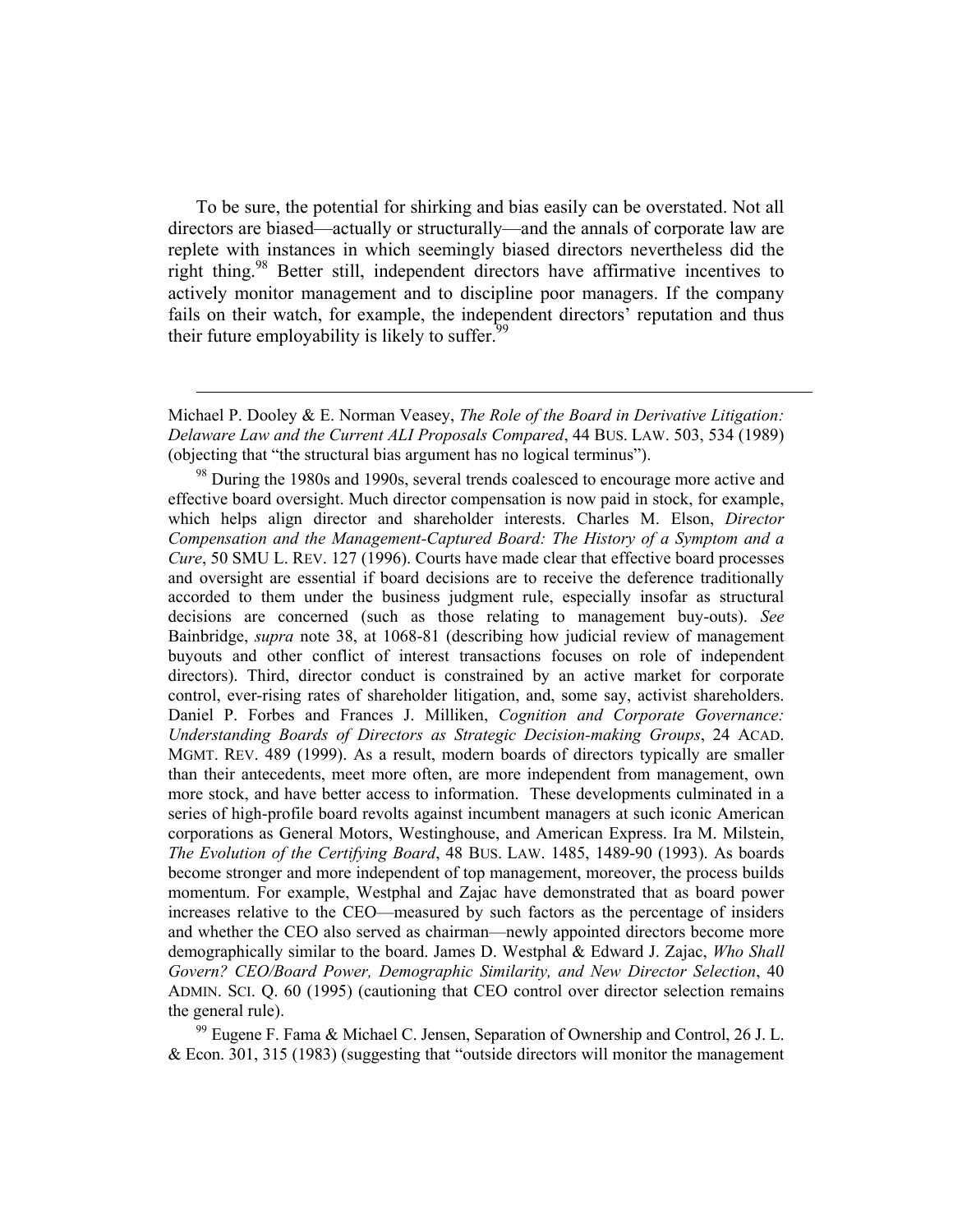Yet, even so, recent history teaches that board independence is hardly a panacea:

No director can be expected to catch sophisticated fraud by company insiders. The head of Enron's audit committee, Robert Jaedicke, is a professor of accounting at Stanford University, who could hardly have been more qualified for the job. $100$ 

And we all know what happened at Enron.

1

#### *B. The Continuing Legitimacy of Insider Representation*

Taken to its logical extreme, the conventional wisdom suggests that boards should consist almost solely of independent directors whose oversight of senior management should approach the adversarial. But while supervision of management is one of the board's functions, it is only one of those functions. Economist Oliver Williamson in fact suggests that one of the board's functions is to affirmatively "safeguard the contractual relation between the firm and its management."<sup>101</sup> Many adverse firm outcomes are beyond management's control. If the board is limited to monitoring management, and especially if it is limited to objective measures of performance, however, the board may be unable to differentiate between acts of god, bad luck, ineptitude, and self-dealing. Insiders' greater knowledge and firm-specific human capital would help draw such distinctions. Under such conditions, a variety of adverse outcomes may result. Risk averse managers may demand a higher return, for example. Alternatively, managers may reduce the extent of their investments in firm-specific human capital, so as to minimize nondiversifiable employment risk.

This analysis suggests support for a less adversarial relation between board and management. The analysis also suggests the legitimacy of insider representation on the board. Insider representation encourages learned trust between insiders and outsiders, which in turn provides the board with a credible source of information necessary to accurate subjective assessment of managerial performance. In addition, however, it also serves as a bond between the firm and the top management team. Inside directors presumably will look out for their own

that chooses them because outside directors have incentives to develop reputations as experts in decision control").

<sup>100</sup> Special Report, *Corporate Governance—Designed by Committee*, THE ECONOMIST, June 15, 2002, at 69, 71.

<sup>&</sup>lt;sup>101</sup> OLIVER E. WILLIAMSON, THE ECONOMIC INSTITUTIONS OF CAPITALISM 298 (1985).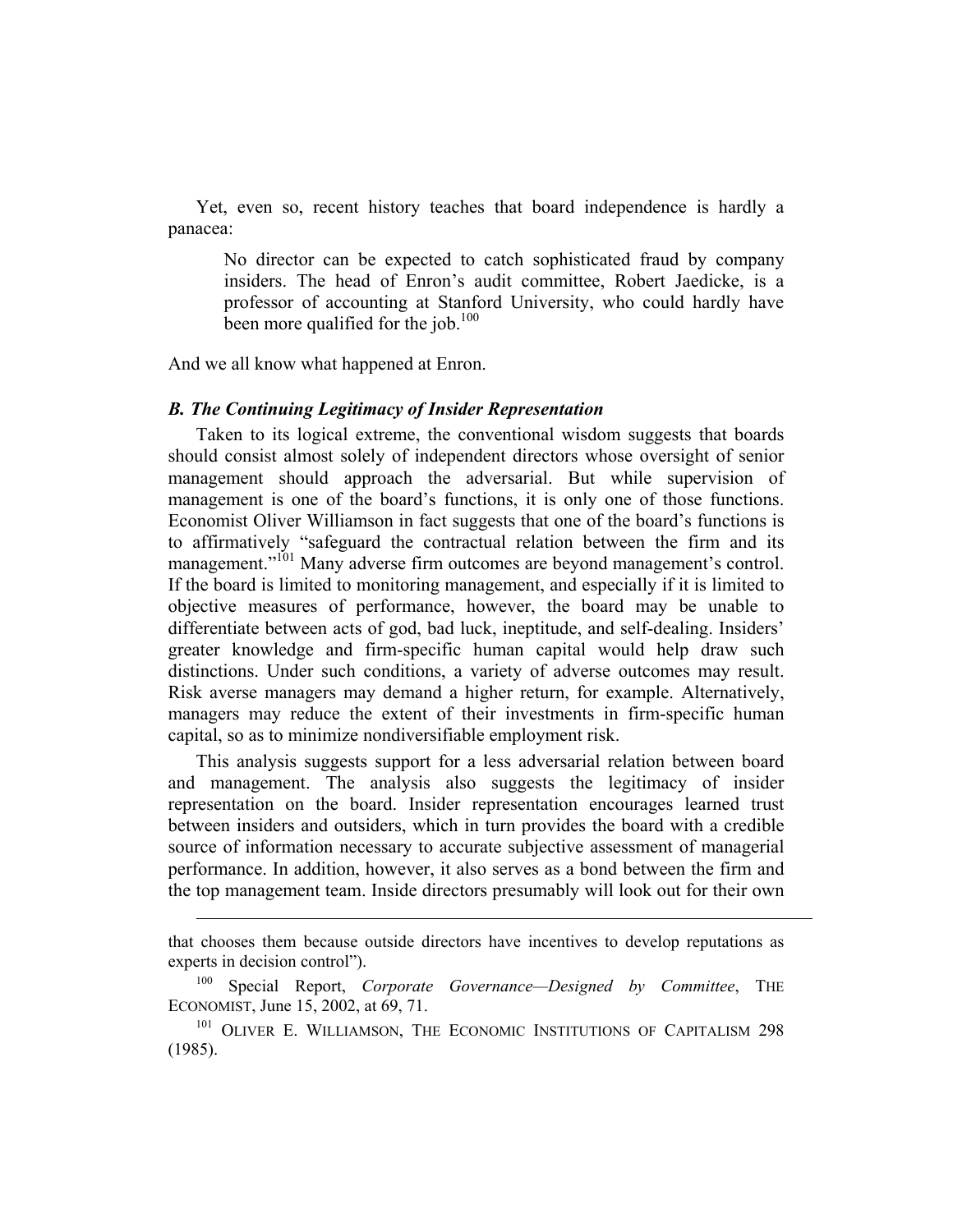interests and those of their fellow managers. Board representation thus offers some protection against dismissal for adverse outcomes outside management's control. Such considerations likely explain the finding by Klein of a positive correlation between the presence of insiders on board committees and firm performance.<sup>102</sup> They also help explain the finding by Wagner that increasing the number of insiders on the board is positively correlated with firm performance.<sup>103</sup>

To be sure, the NYSE Committee did not propose banning insiders from the board. Overall, however, the Committee's proposals would tend both to limit the involvement of inside directors and to promote a more adversarial relationship between board and management. Insiders are limited to a board minority, despite the Wagner's evidence that insider dominated boards may be just as beneficial to investors as outsider dominated ones. Insiders are barred from key committees, despite Klein's evidence that their presence on such committees leads to better performance. Independent board members must caucus periodically outside the presence of insiders, despite evidence that such caucuses may lead to polarization between the groups and groupthink within them.<sup>104</sup>

# *C. Implications for the NYSE Committee's Proposals*

# **1. One Size Does Not Fit All**

The NYSE Committee's initiatives are premised on the conventional wisdom that board independence is an unalloyed good. As the preceding sections demonstrated, however, the empirical evidence on the merits of board independence is mixed (at best). Indeed, the clearest take-home lesson to be gleaned from that evidence is that one size does not fit all.

This result should not be surprising. On one side of the equation, firms do not have uniform needs for managerial accountability mechanisms. The need for accountability is determined by the likelihood of shirking, which in turn is determined by management's tastes, which in turn is determined by each firm's unique culture, traditions, and competitive environment. We all know managers whose preferences include a penchant for hard, faithful work. Firms where that sort of manager dominates the corporate culture have less need for outside accountability mechanisms.

<sup>&</sup>lt;sup>102</sup> *See supra* notes 82-83 and accompanying text.

<sup>&</sup>lt;sup>103</sup> *See supra* notes 88-89 and accompanying text.

<sup>104</sup> On polarization and groupthink within groups, see Bainbridge, *supra* note 54, at 31-32.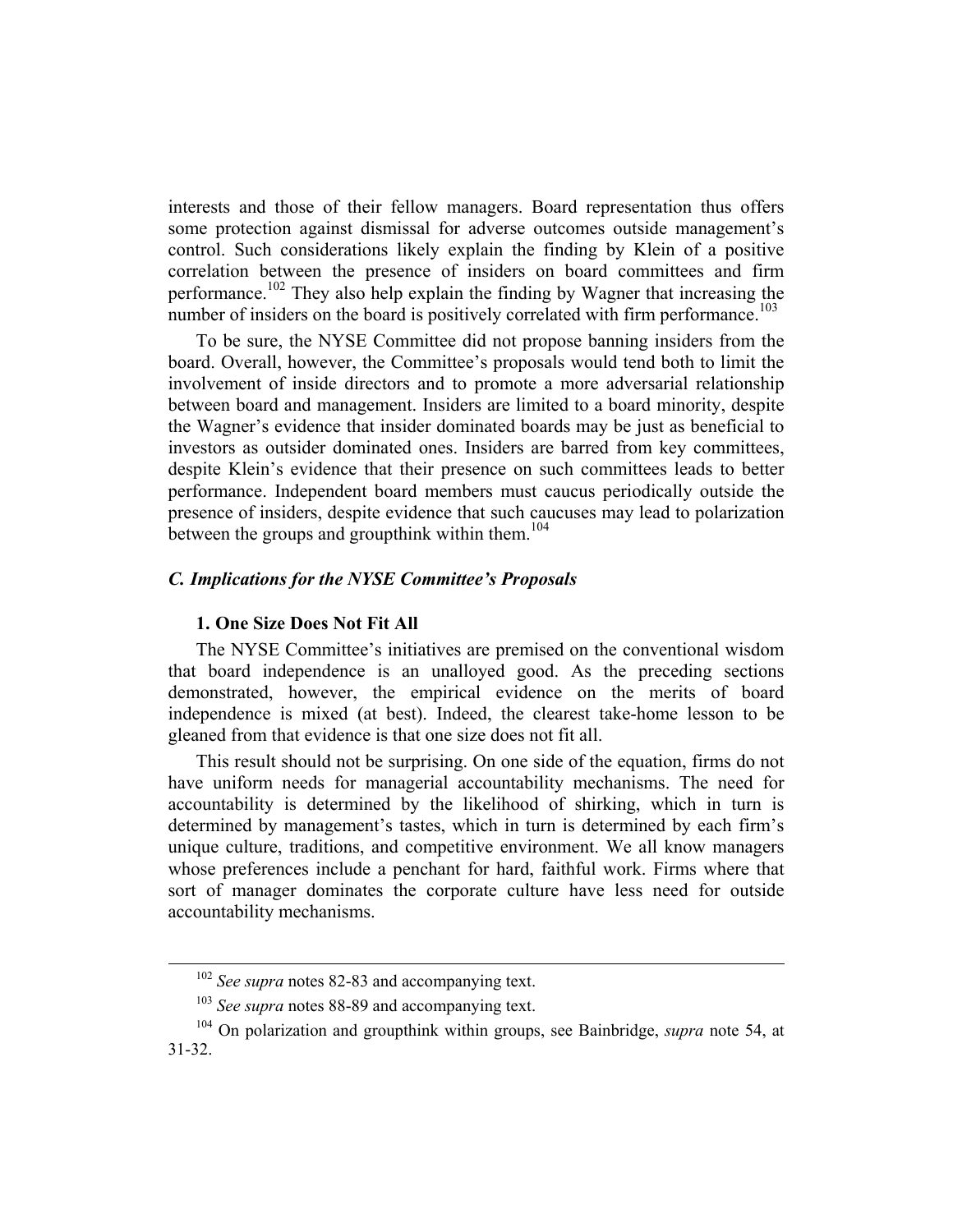On the other side of the equation, firms have a wide range of accountability mechanisms from which to choose. Independent directors are not the sole mechanism by which management's performance is monitored. Rather, a variety of forces work together to constrain management's incentive to shirk: the capital and product markets within which the firm functions; the internal and external markets for managerial services; the market for corporate control; incentive compensation systems; auditing by outside accountants; and many others. The importance of the independent directors' monitoring role in a given firm depends in large measure on the extent to which these other forces are allowed to function. For example, managers of a firm with strong takeover defenses are less subject to the constraining influence of the market for corporate control than are those of a firm with no takeover defenses. The former needs a strong independent board more than the latter does.

The critical mass of independent directors needed to provide optimal levels of accountability also will vary depending upon the types of outsiders chosen. Strong, active independent directors with little tolerance for negligence or culpable conduct do exist. A board having a few such directors is more likely to act as a faithful monitor than is a board having many nominally independent directors who shirk their monitoring obligations.

The NYSE Committee's initiatives, however, strap all listed companies into a single model of corporate governance. By establishing a highly restrictive definition of director independence and mandating that such directors dominate both the board and its required committees, the NYSE fails to take into account the diversity and variance among firms. The NYSE Committee's recommendations therefore should be scrapped in favor of allowing each firm to develop the particular mix of monitoring and management that best suits its individual needs. Assuming that markets have any power to affect market actors, this framework will result in optimal levels of accountability. Rational investors will not purchase, or at least not pay as much for, securities of firms lacking management accountability mechanisms. Nor will lenders lend to such firms without compensation for the risks posed by management's lack of accountability. Those firms' cost of capital will rise and their earnings will fall. Corporate managers have many strong incentives to prevent this from happening, not the least of which is that management compensation and wealth are often closely tied to firm earnings and performance.<sup>105</sup> Because monitoring by independent

<sup>&</sup>lt;sup>105</sup> Managers' human capital cannot be diversified. Because their wealth is thus dependent upon their firm's success, they have strong incentives to ensure that the firm does not fail. Dooley, *supra* note 60, at 525-26. Accordingly, if greater management accountability lowers the risk of firm failure, managers will voluntarily install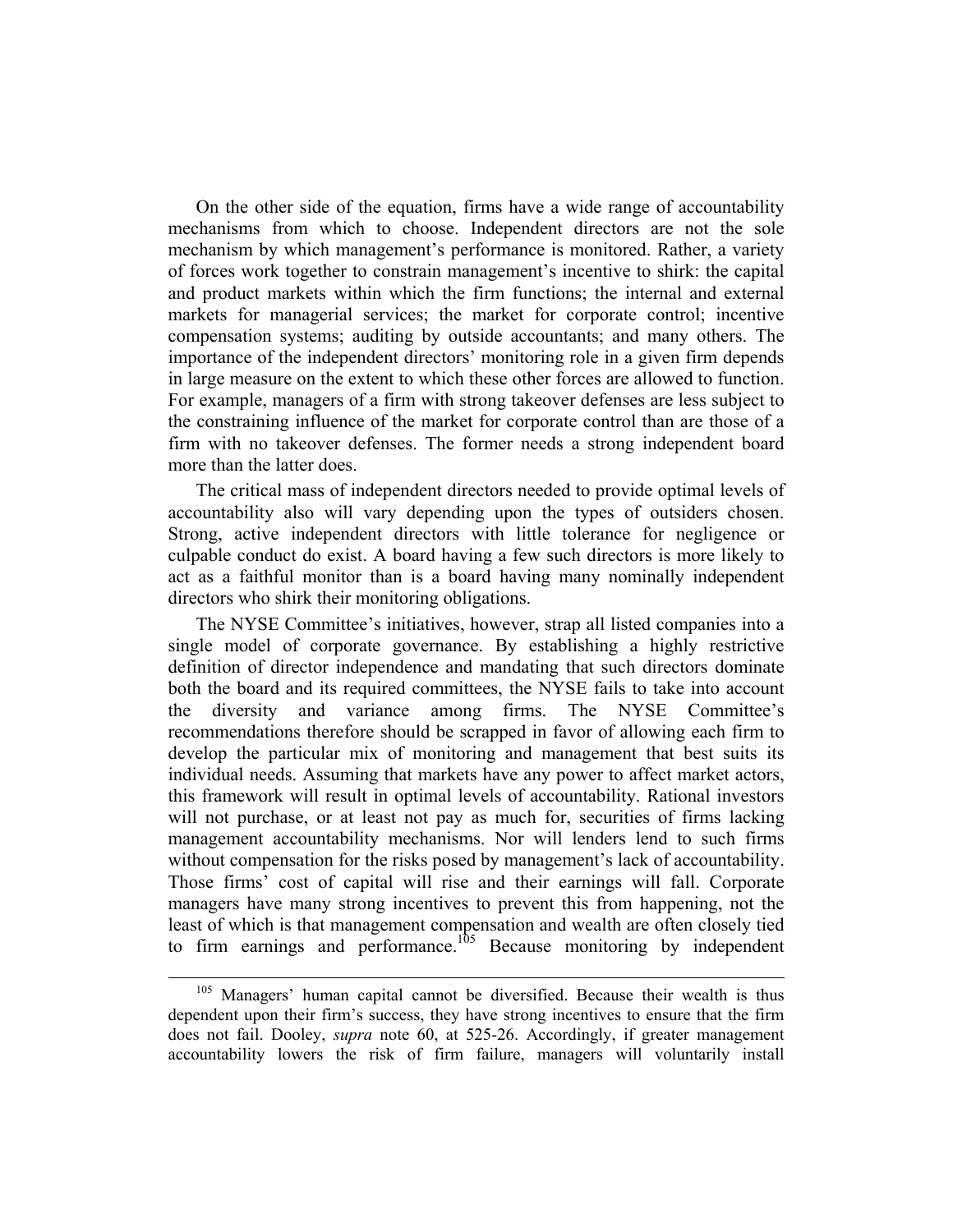directors is an important source of accountability, market forces will lead management voluntarily to support the election of independent directors and to implement firm-specific mechanisms designed to ensure that their directors are able to carry out their monitoring function.

Having said that, however, there may still be a minor role for the exchanges to play. Because good corporate practices are something of a public good, there is a role for standard-setting organizations to play in identifying and promulgating such practices. As noted above, the ALI corporate governance project ultimately settled for promulgating the bulk of its director independence provisions as recommendations of good corporate practice rather than as proposed changes in law.<sup>106</sup> The Business Roundtable and the American Bar Association's committee on corporate law have each promulgated broad compilations of good corporate practice recommendations encompassing, *inter alia*, issues relating to director independence.107 Recently, an ABA committee study of corporate governance listing standards recommended that the exchanges approach corporate governance issues via precatory best practice guidelines rather than via mandatory listing standards.<sup>108</sup> This is a provocative and potentially very useful solution to the problem. The exchanges are well-positioned to draw on the insights of issuers, investors, market professionals, and academicians. The exchanges' prestige would give their recommendations high visibility. Yet, because good practice guidelines are nonbinding, issuers would not be strapped into an ill-fitting "one size fits all" model.

 $\overline{a}$ 

accountability mechanisms. This is why the capital markets have a disciplinary function. If potential debt or equity investors demand a higher rate of return to compensate them for the risks of continued suboptimal performance, the firm is more likely to foundertaking the incumbent managers down with it.

<sup>&</sup>lt;sup>106</sup> See supra note 42 and accompanying text.

<sup>107</sup> Business Roundtable, *The Role and Composition of the Board of Directors of the Large Publicly Owned Corporation*, 33 BUS. LAW. 2083 (1978); ABA Comm. on Corporate Laws, *Corporate Director's Guidebook*, 33 BUS. LAW. 1591 (1978); ABA Comm. on Corporate Laws, *The Overview Committees of the Board of Directors*, 34 BUS. LAW. 1837 (1979).

<sup>108</sup> ABA Committee Report, *supra* note 15, at 1-2. Because they express doubts as to the scope of the exchanges' authority to adopt corporate governance standards, the ABA committee proposed limiting such guidelines to those necessary to protect the integrity of the securities markets. *See id*. at 71.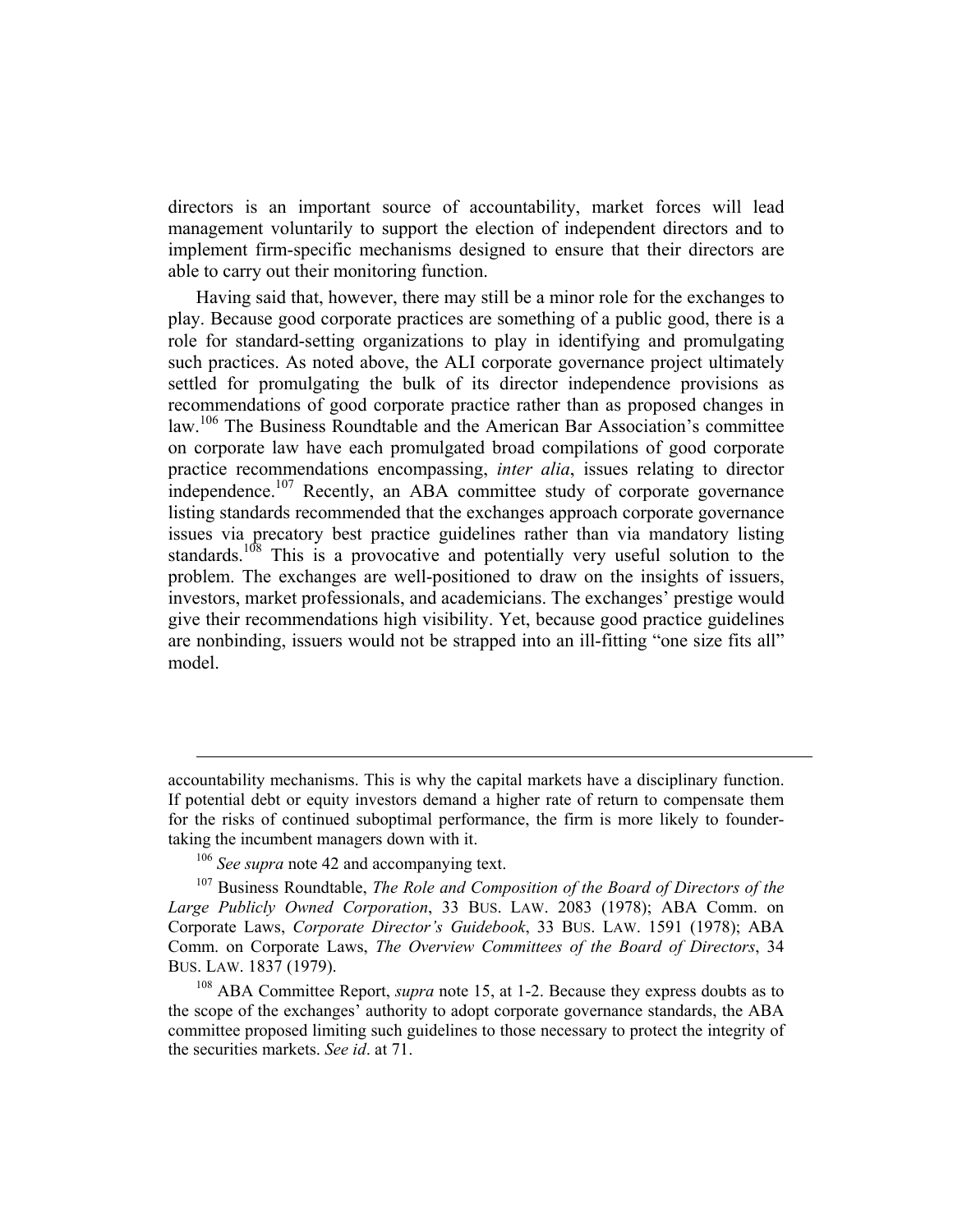#### **2. Impact on State Corporate Law**

The NYSE should be especially cautious about promulgating corporate governance listing standards because such standards effectively preempt state corporate law by creating a uniform quasi-federal law of public corporations. There is no reason to believe that the exchanges will do a better job of creating corporate law than do the states; indeed, there is good reason to belief that they will do a worse job. In addition, by virtue of the SEC's considerable influence over the exchanges, the expansion of exchange listing standards in the corporate governance area permits a backdoor power grab by the SEC over matters the Congress and the courts have left to the states.

The SEC has repeatedly tried to federalize corporate law in whole or in part.<sup>109</sup> As I have argued elsewhere, however, the legislative history of the Exchange Act demonstrates that the Commission has no authority to directly regulate corporate governance.<sup>110</sup> Consistent with this clear congressional intent, the Supreme Court has routinely rejected efforts to create a federal law of corporations.111 Because "state regulation of corporate governance is regulation of entities whose very existence and attributes are a product of state law,  $112$  the court has consistently reaffirmed that:

It . . . is an accepted part of the business landscape in this country for states to create corporations, to prescribe their powers, and to define the rights that are acquired by purchasing their shares.<sup>113</sup>

Of particular relevance to the problem at hand, the Supreme Court has consistently emphasized that state law governs the rights and duties of corporate directors:

As we have said in the past, the first place one must look to determine the powers of corporate directors is in the relevant State's corporation law.

 <sup>109</sup> *See* Stephen M. Bainbridge, *The Short Life and Resurrection of SEC Rule 19c-4*, 69 WASHINGTON UNIVERSITY LAW QUARTERLY 565, 602-04 (1991) (tracing history of SEC attempts to federalize corporate law).

 $110$  *Id.* at 598-604.

<sup>&</sup>lt;sup>111</sup> *See id.* at 613-16 (summarizing case law).

<sup>112</sup> CTS Corp. v. Dynamics Corp., 481 U.S. 69, 89 (1987).

<sup>113</sup> *Id*. at 91. *See also id*. at 89 (holding that "[n]o principle of corporation law and practice is more firmly established than a State's authority to regulate domestic corporations.").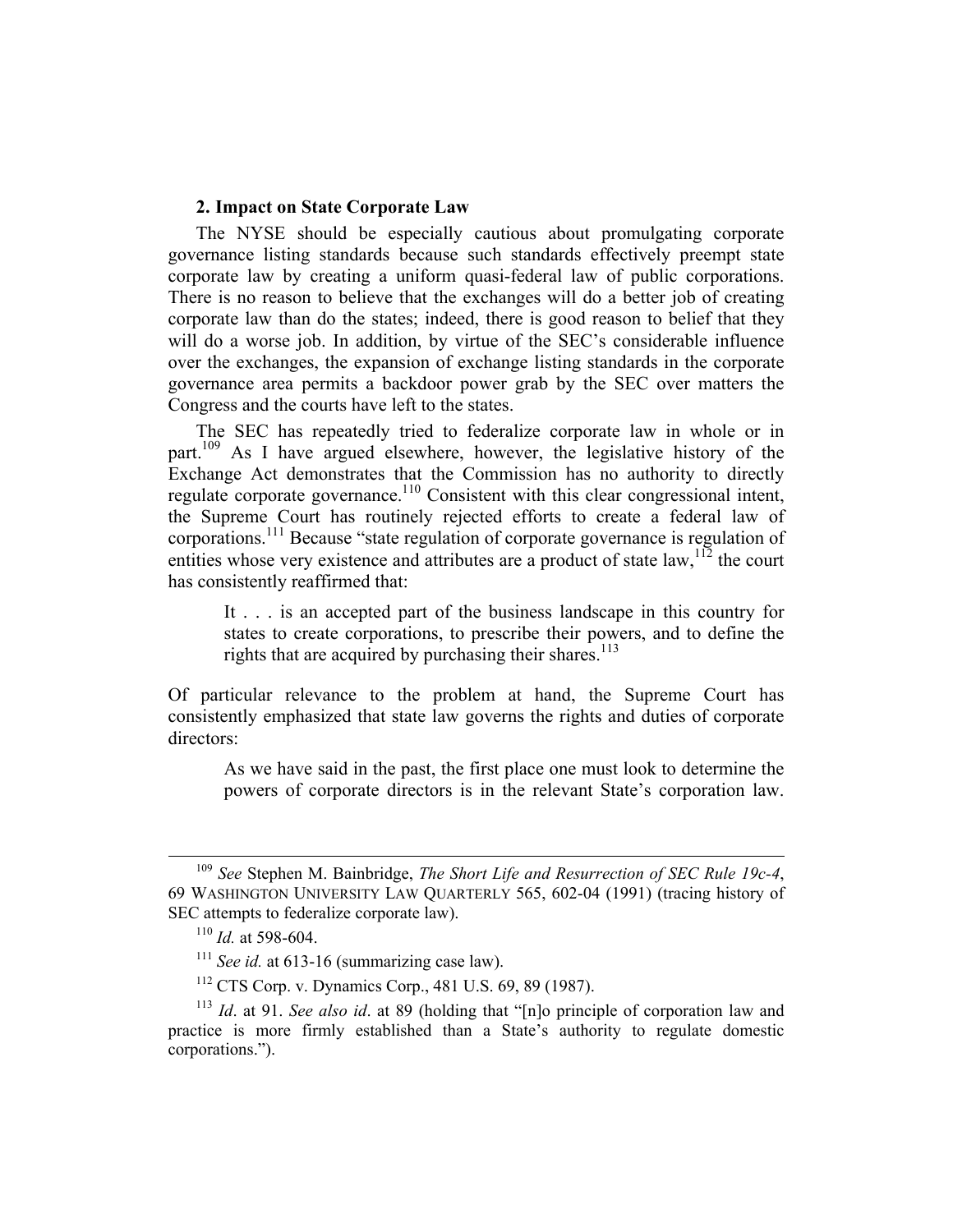"Corporations are creatures of state law" and it is state law which is the font of corporate directors' powers.<sup>114</sup>

State law thus defines the directors' powers over the corporation and the qualifications of directors. State law also establishes the vote required to elect directors, whether shareholders have the right to cumulative voting in the election of directors, whether the corporation's directors may have staggered terms of office, and the power of the shareholders to remove directors prior to the expiration of their term of office.

The country as a whole benefits from state regulation of corporate governance. The markets that facilitate national and international participation in ownership of corporations are essential for providing capital not only for new enterprises but also for established companies that need to expand their businesses. This beneficial free market system depends at its core upon the fact that corporations generally are organized under, and governed by, the law of the state of their incorporation.<sup>115</sup>

This is so in large part because ousting the states from their traditional role as the primary regulators of corporate governance would eliminate a valuable opportunity for experimentation with alternative solutions to the many difficult regulatory problems that arise in corporate law. As Justice Brandeis pointed out many years ago: "It is one of the happy incidents of the federal system that a single courageous State may, if its citizens choose, serve as a laboratory; and try novel social and economic experiments without risk to the rest of country."<sup>116</sup> So long as state legislation is limited to regulation of firms incorporated within the state, as it generally is, there is no risk of conflicting rules applying to the same corporation. Experimentation thus does not result in confusion.

Experience teaches that this process of state experimentation tends to result in efficient corporate law rules.<sup>117</sup> Just as investors and lenders will demand higher

 $117$  To be sure, some scholars contend that state corporate law is tainted by the socalled "race to the bottom." As the story goes, the more charters the state grants, the more franchise and other taxes it collects. According to this view, because it is corporate managers who decide on the state of incorporation, states compete by adopting statutes allowing corporate managers to exploit shareholders. *See generally* William L. Cary, *Federalism and Corporate Law: Reflections Upon Delaware*, 83 YALE L.J. 663 (1974) (the classic statement of race to the bottom hypothesis); *see also* Lucian Ayre Bebchuk,

 <sup>114</sup> Burks v. Lasker, 441 U.S. 471, 478 (1979) (citations omitted).

<sup>115</sup> CTS Corp. v. Dynamics Corp., 481 U.S. 69, 90 (1987).

<sup>116</sup> New State Ice Co v. Liebmann, 285 U.S. 262, 311 (1932) (Brandeis, J., dissenting).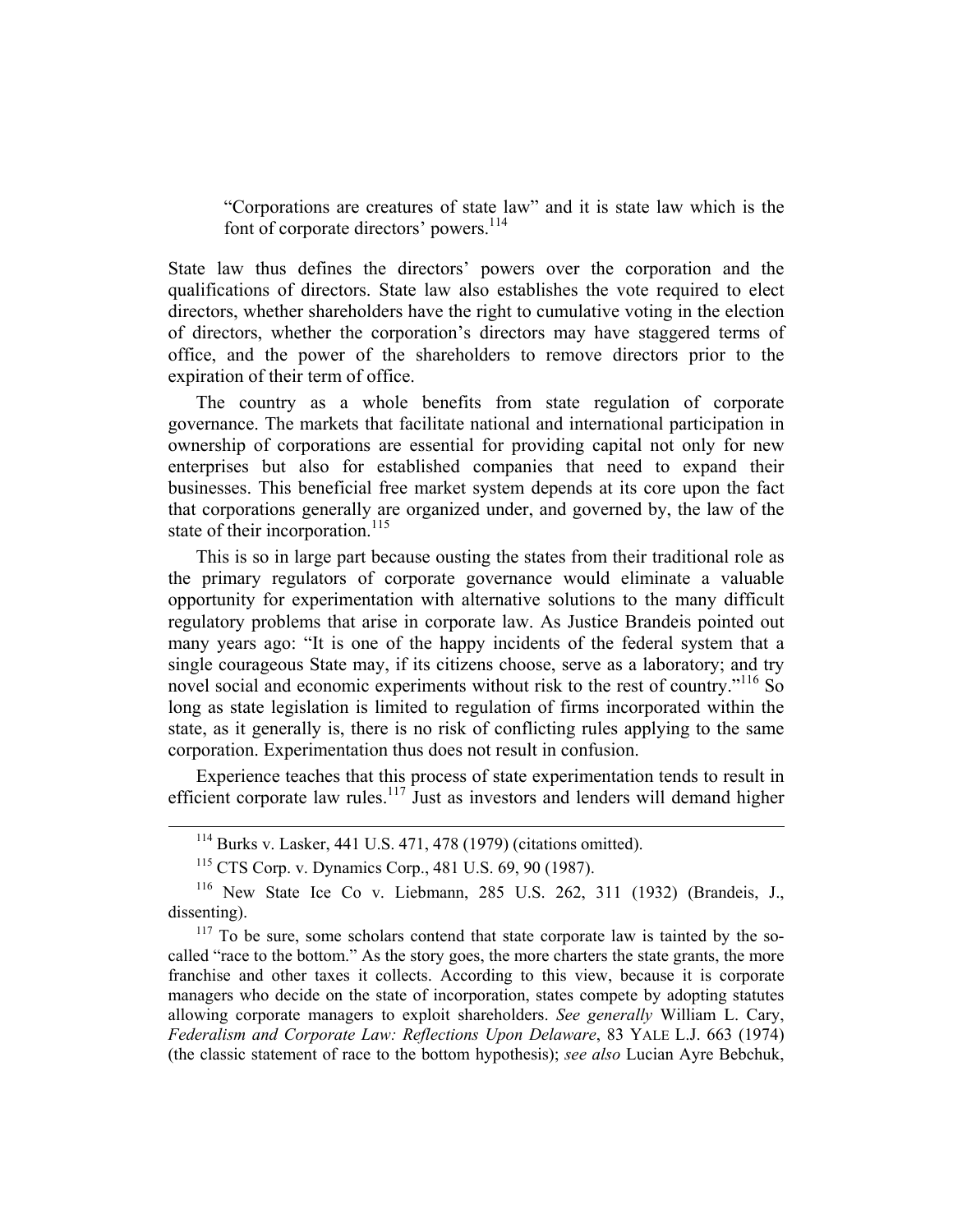rates of return from firms that do not voluntarily adopt optimal governance structures, they will also do so with respect to firms incorporated in states with lax corporate governance standards. Because much of management's wealth tends to be tied up both in firm securities and firm-specific human capital, it thus is management that will ultimately bear the cost of choosing to incorporate in such a state.<sup>118</sup> Corporate managers therefore have a strong incentive to assure that their state of incorporation offers rules preferred by investors, which should force excessively pro-management rules to gradually fall by the wayside.

In contrast, the uniformity threatened by the NYSE Committee's initiatives will preclude experimentation with differing modes of regulation. As such, there will be no opportunity for new and better regulatory ideas to be developed—no "laboratory" of federalism. $119$  Instead, we will be stuck with rules that may well be wrong from the outset and, in any case, may quickly become obsolete.

Exchange regulation of corporate governance listing standards is also troubling because such standards could become a backdoor mechanism by which the SEC finally achieves *de facto* regulatory control over corporate governance the very control the courts and Congress have denied it *de jure*. By virtue of the

<sup>118</sup> *See supra* note 105.

 $\overline{a}$ 

<sup>119</sup> In theory, the exchanges could use listing standards to compete with one another. *See* Bainbridge, *supra* note 15, at 193-94 (suggesting that exchanges ought to compete with respect to voting rights standards). In practice, however, the exchanges have shown no interest in such competition. Indeed, as already noted, NASDAQ likely will adopt listing standards tracking the NYSE Committee's proposals. *See supra* note 52 and accompanying text.

*Federalism and the Corporation: The Desirable Limits on State Competition in Corporate Law*, 105 Harv. L. Rev. 1437 (1992) (an updated account). Many legal scholars reject the race to the bottom hypothesis. *See, e.g.,* Ralph K. Winter, Jr., *State Law, Shareholder Protection, and the Theory of the Corporation*, 6 J. LEGAL STUD. 251 (1977) (the seminal response to Cary); *see also* William J. Carney, *The Political Economy of Competition for Corporate Charters*, 26 J. LEGAL STUD. 303 (1997); Frank H. Easterbrook, *Managers' Discretion and Investors' Welfare: Theories and Evidence*, 9 DEL. J. CORP. L. 540, 654-71 (1984); Daniel R. Fischel, *The "Race to the Bottom" Revisited: Reflections on Recent Developments in Delaware's Corporation Law*, 76 NW. U. L. REV. 913 (1982); Roberta Romano, *The State Competition Debate in Corporate Law*, 8 CARDOZO L. REV. 709 (1987). On balance, empirical research appears to bear out this view of state competition, suggesting that efficient solutions to corporate law problems win out over time. *See* ROBERTA ROMANO, THE GENIUS OF AMERICAN CORPORATE LAW (1993) (setting forth both an empirical analysis and theoretical arguments challenging race to the bottom hypothesis).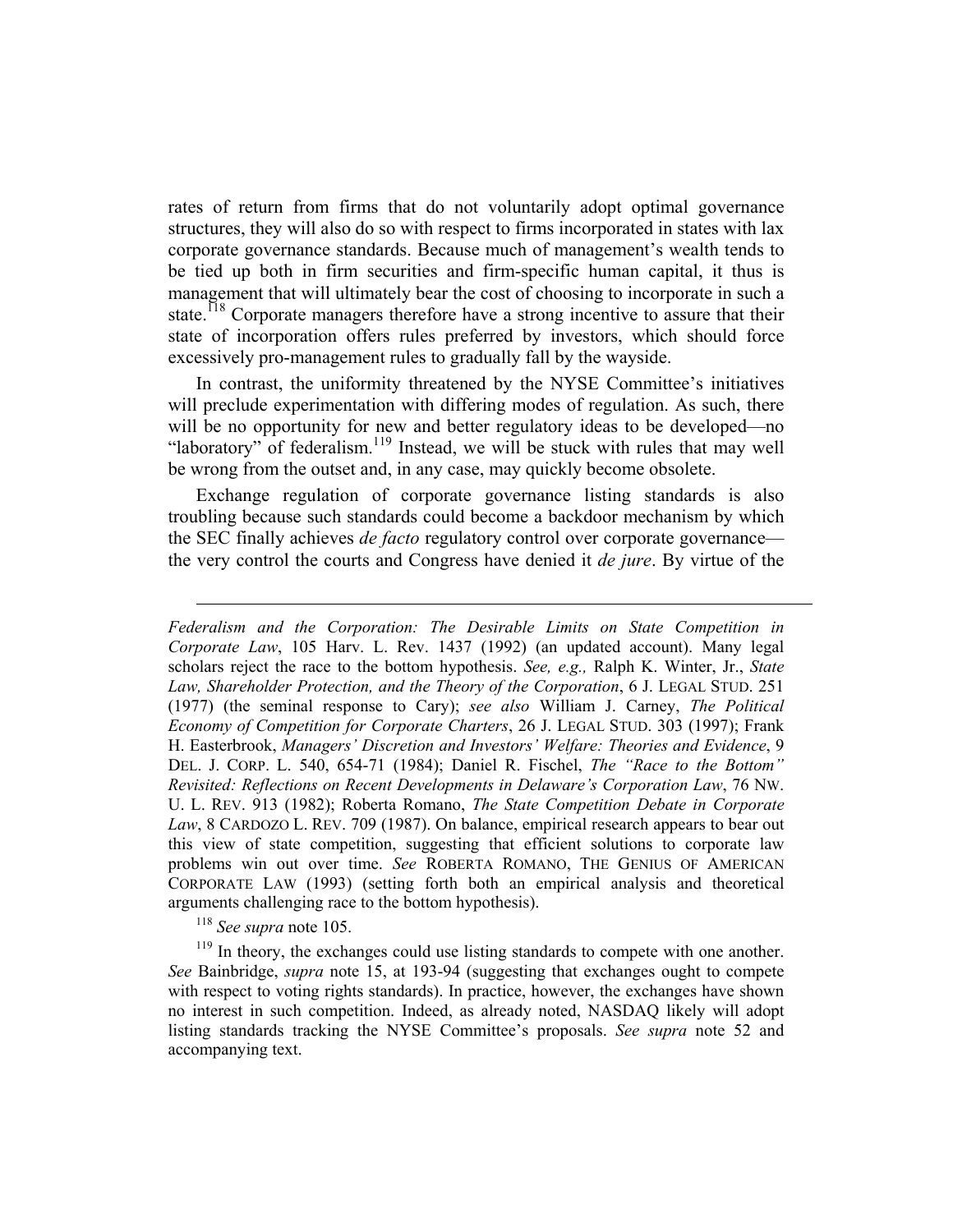unique relationship between the SEC and the exchanges, the Commission naturally exercises considerable informal influence over exchange rulemaking. The late Donald Schwartz aptly referred to this influence as the SEC's "raised eyebrow" power.<sup>120</sup> If the NYSE Committee's initiatives are adopted, the exchanges role in corporate governance—and, hence, the SEC's ability to influence the rules by which corporations are governed—will expand dramatically. Federal preemption of state corporation law will have finally arrived, at least *de facto*.

# **IV. Conclusion**

In St. Matthew's account of the Sermon on the Mount, Jesus taught:

"Why do you see the speck in your neighbor's eye, but do not notice the log in your own eye? Or how can you say to your neighbor, 'Let me take the speck out of your eye,' while the log is in your own eye? You hypocrite, first take the log out of your own eye, and then you will see clearly to take the speck out of your neighbor's eye." $^{121}$ 

The NYSE would do well to take this advice before adopting the proposals made by its Committee. Investor confidence doubtless has been shaken, which doubtless has been bad for both the NYSE's member firms and the exchange itself. Yet, the NYSE Committee's proposals are poorly-suited to redressing investor discontent. Even if one accepts the Committee's pollyannaish view of director independence standards, much of what troubles investors—lax accounting standards, unfair IPO share allocations, broker-analyst conflicts of interest, and the like—is simply outside the purview of listed company directors (independent or not). Before regulating listed companies, the NYSE would do well to reform the practices of its member firms.

Independent directors are not—and likely cannot be—all the Committee cracks them up to be. One size does not fit all. Firms have unique needs and should be free—as state law now allows—to develop unique accountability mechanisms carefully tailored for the firm's special needs. The SEC should not be further empowered to use its "raised eyebrow" regulatory powers as a vehicle to

 <sup>120</sup> Donald E. Schwartz, *Federalism and Corporate Governance,* 45 OHIO ST. L.J. 545, 571 (1984). In the mid-1990s, the SEC used that power to coerce the exchanges into adopting uniform voting rights listing standards. *See* Bainbridge, *supra* note 15, at 183-86 (criticizing the role played by SEC Chairman Arthur Levitt in the exchanges' adoption of voting rights listing standards).

<sup>&</sup>lt;sup>121</sup> MATTHEW 7:3-5 (NRSV).